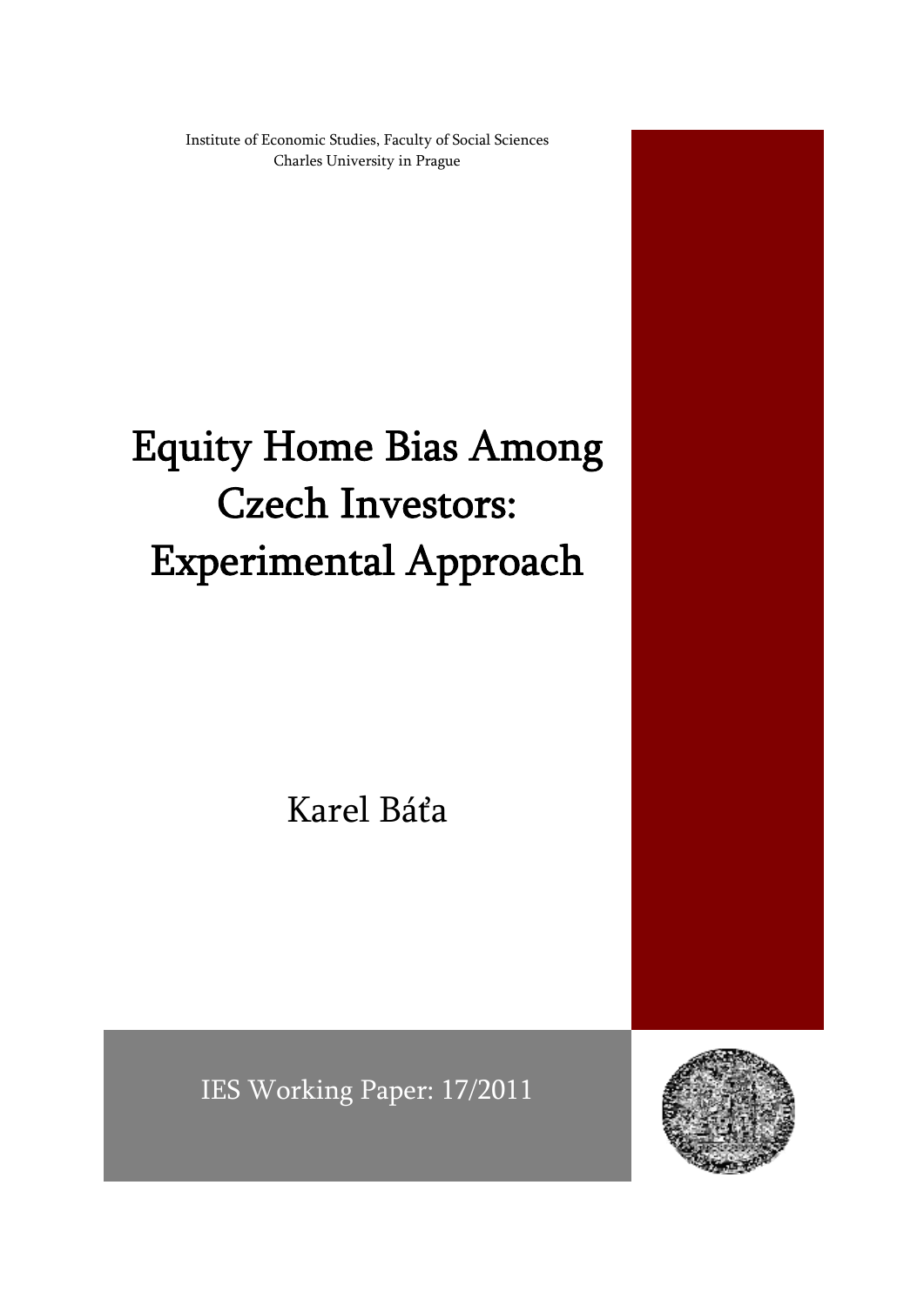Institute of Economic Studies, Faculty of Social Sciences, Charles University in Prague

[UK FSV – IES]

Opletalova 26 CZ-110 00, Prague E-mail : ies@fsv.cuni.cz http://ies.fsv.cuni.cz

Institut ekonomických studií Fakulta sociálních věd Univerzita Karlova v Praze

> Opletalova 26 110 00 Praha 1

E-mail : ies@fsv.cuni.cz http://ies.fsv.cuni.cz

Disclaimer: The IES Working Papers is an online paper series for works by the faculty and students of the Institute of Economic Studies, Faculty of Social Sciences, Charles University in Prague, Czech Republic. The papers are peer reviewed, but they are *not* edited or formatted by the editors. The views expressed in documents served by this site do not reflect the views of the IES or any other Charles University Department. They are the sole property of the respective authors. Additional info at: ies@fsv.cuni.cz

Copyright Notice: Although all documents published by the IES are provided without charge, they are licensed for personal, academic or educational use. All rights are reserved by the authors.

Citations: All references to documents served by this site must be appropriately cited.

#### Bibliographic information:

Báťa, K. (2011). "Equity Home Bias Among Czech Investors: Experimental Approach" IES Working Paper 16/2011. IES FSV. Charles University.

This paper can be downloaded at: http://ies.fsv.cuni.cz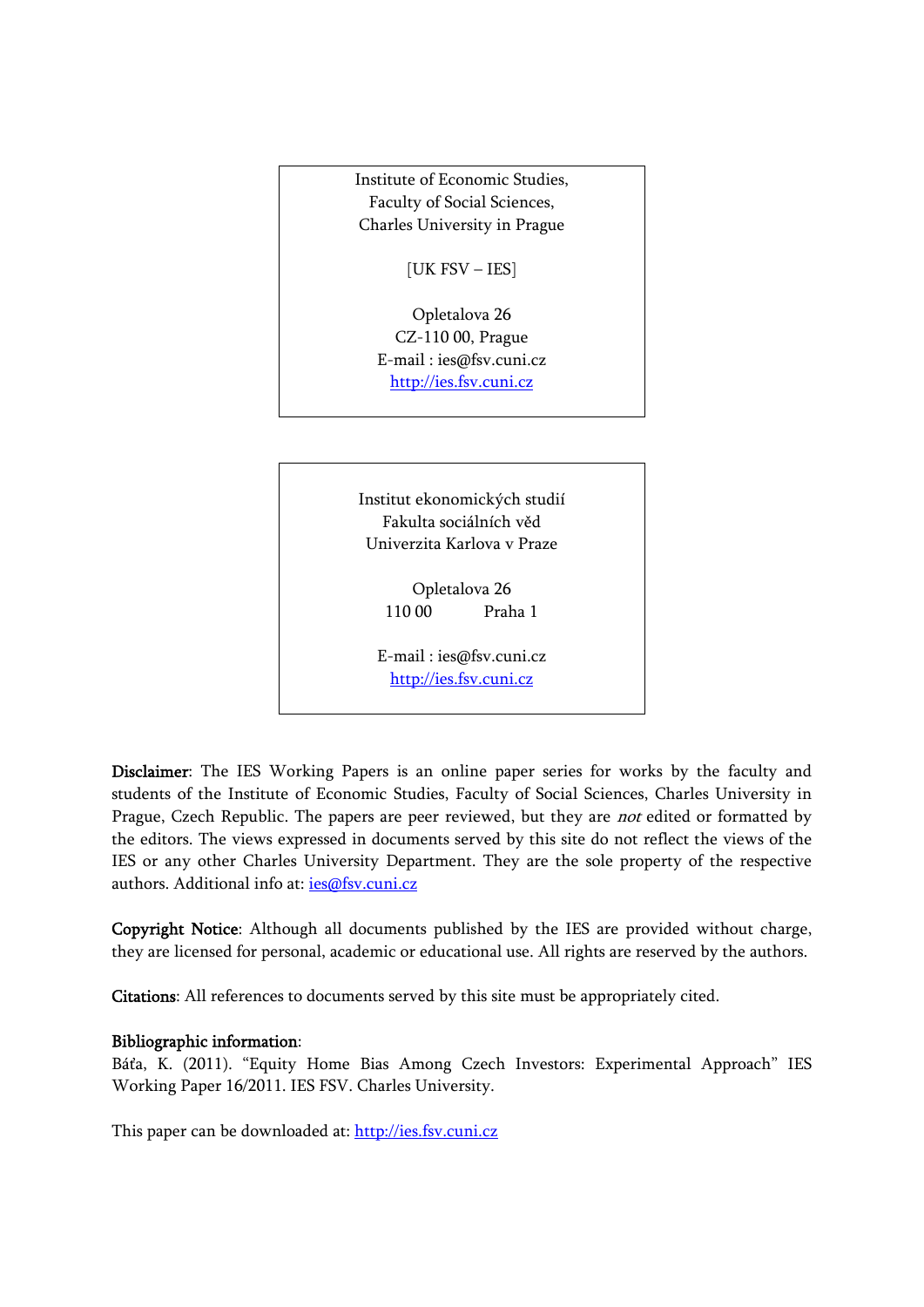# Equity Home Bias Among Czech Investors: Experimental Approach

## Karel Báťa\*

 \*IES, Charles University Prague and Institute of Information Theory and Automation, Academy of Sciences E-mail: Karel.Bata@seznam.cz

June 2011

#### Abstract:

Equity home bias is a situation on equity market where domestic investors prefer invest too much into domestic equities despite the possible gains from diversification into foreign equities. Equity home bias can arise as a result of institutional or behavioral factors. In this paper I will compare the evidence with the prediction of the model of optimal portfolio with three different utility functions (Markowitz, Exponential and CRRA) the results of the investment experiment and the evidence from OECD (2009). The results have shown that in total the Czech investors are home biased (they hold 85 % of domestic equities in their equity portfolios). However, in experimental lab conditions were the students rather foreign biased. They have chosen only 14 % of Czech equities as opposed to the model recommendation of 22-54%. The possible reasons for foreign biasness in experimental conditions can be the absence of transaction and informational cost and explicit FX risk. Furthermore, I have discovered that the successful experimental investors have higher investment knowledge and that they trust in intuition.

Keywords: Investment experiment, equity home bias, behavioral finance, optimal investment portfolio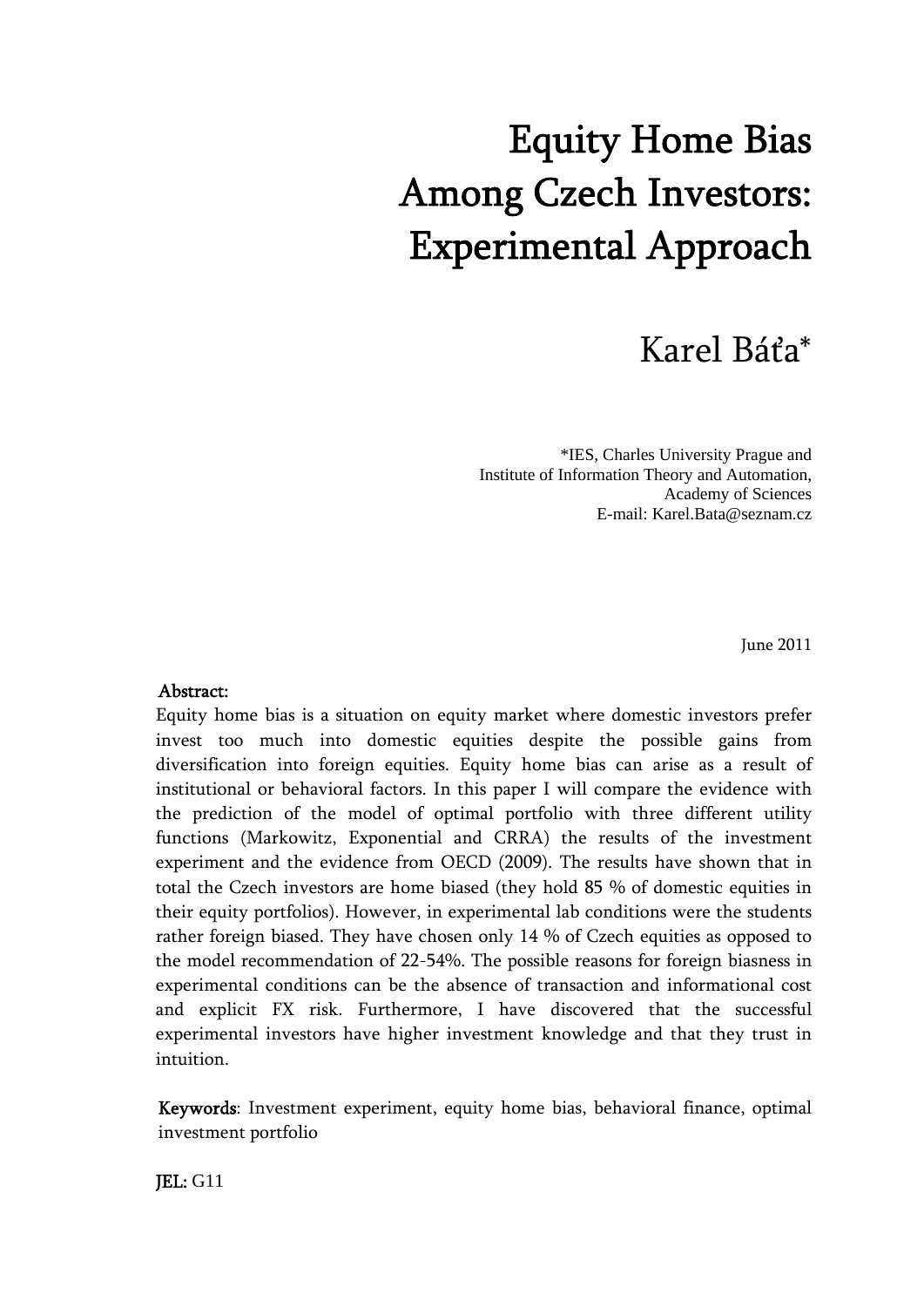## Acknowledgement:

This work has been supported by the grants No. P402/10/1610, No. 402/09/0965 and No. 402/09/H045 of the Czech Science Foundation. I also dedicate my work to SVV 261 501.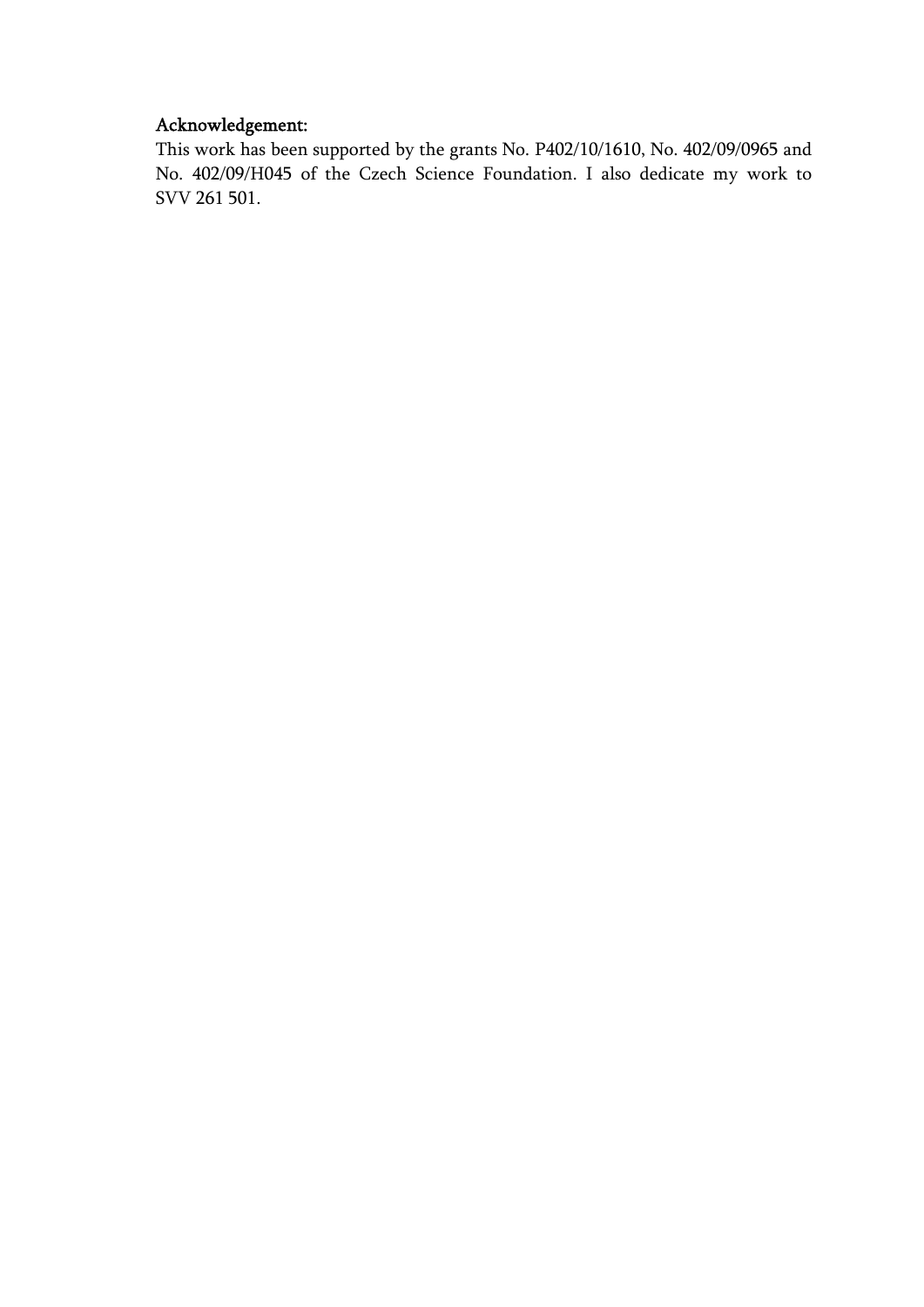#### **I. Introduction**

Equity home bias is a situation on a market when investors hold an unreasonably high share of their portfolios in domestic equities. If the equity investors in one country hold higher percentage of domestic equities despite the evident losses from ignoring the possibility of diversification in foreign equities, then they are home biased. Since Levy and Sarnat (1970) there has been vast number of studies that confirmed the existence of the home bias not only in US, but also many other countries in the world. Tesar and Werner (1995) presented international investment positions of USA and Canada in the period 1975-1990, pointing out the home biasness of investors in these two countries. Cooper and Kaplanis (1994) showed the extent of equity portfolios concentration with domestic equities among 8 world major economies. Further evidence of home bias was provided by Adler and Dumas (1983), Lewis (1994), Lewis  $(1999)^1$  who used in their studies the optimal portfolio framework based on utility maximization of investors. This approach will be replicated in this paper on 12 different stock indices. I prefer this approach to the original approach of Obstfeld-Rogoff (1996) according to which all investors around the world should have exactly same portfolio weights based on the market capitalizations. According to this approach Czech investors should hold less than 1 % of their portfolios in Czech equities. This prediction is based on a very strong assumption of the world with perfectly integrated markets. If we compared this prediction with reality it would lead us to the conclusion that they are strongly home biased. In this paper I assume investors are rational in the sense they know that the markets are not perfectly integrated. Therefore the utility maximizing approach is, in my opinion, closer to the real world investors.

The interesting contributions to the evidence of the equity home bias are the papers by Oehler et al. (2008) and Barker D. and T. Loughran (2007). The first paper recognizes a strong "Europe bias" among German mutual funds. The second paper introduces the "geographical bias". The study provides evidence that the closer the companies are to each other the more are their stock returns correlated. The recent papers do not focus mainly on providing only other proofs of the HB puzzle, but they try to view the puzzle from different perspectives and value the possible impacts of different factors. From the simplest perspective we can divide these factors into two groups: institutional and behavioral. Institutional factors of the existence of home bias are stemming from the violation of the main assumption of traditional

 1 See Lewis (1999) for a survey of early literature about home bias puzzle.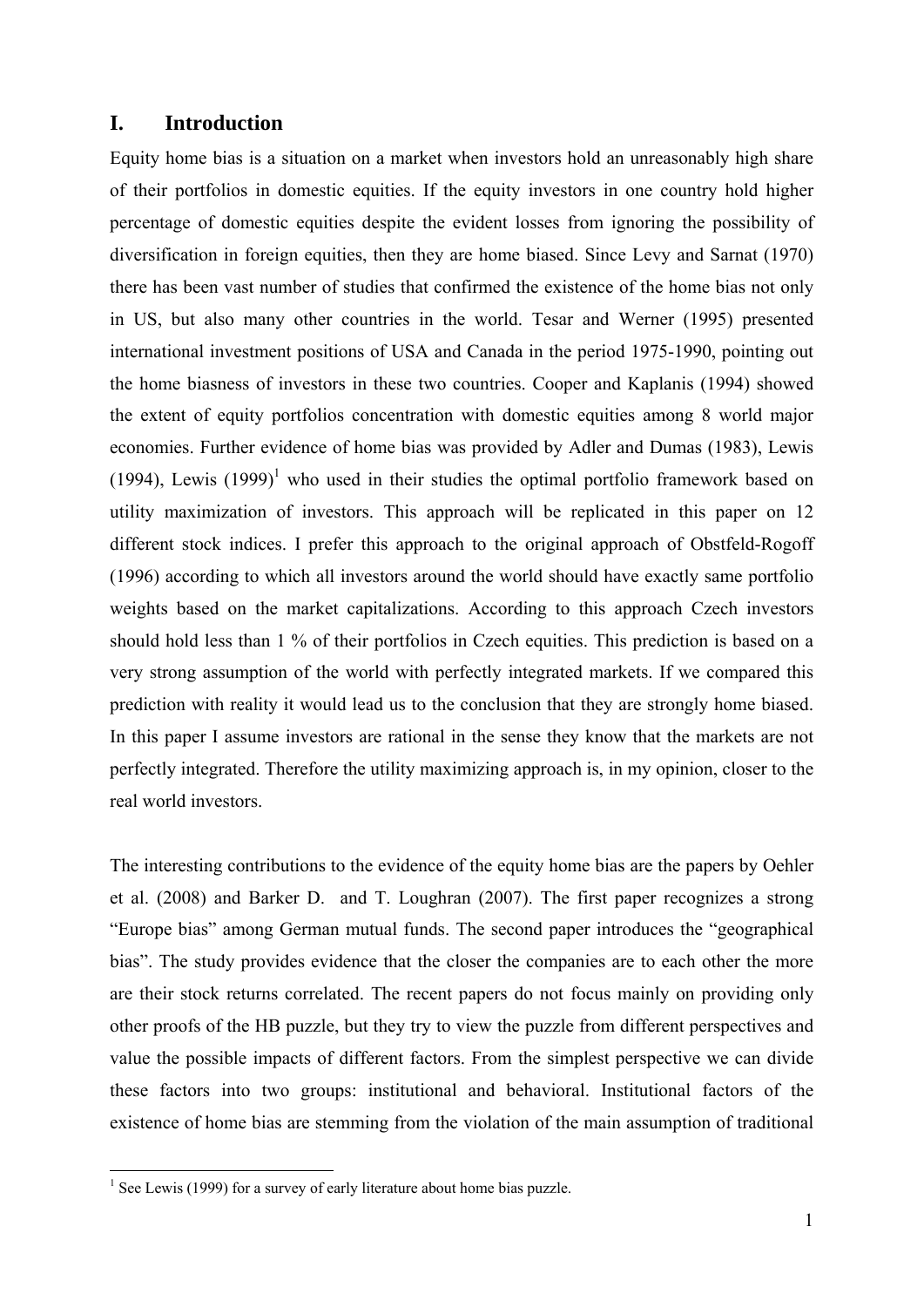finance: the"perfect" markets. There should not be barriers to entry, transaction or information costs and asymmetric information problems. Studies by French and Poterba (1991), Zalewska (2005), Warnock (2002), Kang and Stulz (1997), Coval and Moskowitz (1999) and Matsen (2002) examined the effects of various institutional factors, but none alone was prooved to be sufficient to explain the equity home bias puzzle. On the other hand, the behavioral finance researchers tried to find the reason of home biasness in the psychological biases<sup>2</sup> as optimism and overconfidence of investors, e. g. Fellner and Maciejovski (2003), loss aversion and narrow framing<sup>3</sup> (Magi 2007) and social identity, e. g. Fellner and Maciejovski (2003). The results of these studies have shown that these factors influence the equity home biasness of investors. I have re-examined the effects of transactions and information costs, exchange rate risk and psychological biases such as overconfidence, familiarity and social identity during the investment experiment.

In this paper, I will present a different methodological approach to the equity home bias puzzle. In the literature I could not find any attempt to provide an evidence of home biasness tested on experimental group of investors. Experimental $4$  finance is increasing on importance in recent years. The reason for the experimental laboratory approach is that we can eliminate most of the institutional factors and see if there are behavioral factors behind the home biasness. In the experiment I presented an investment game to a group of university students. The task was to create a portfolio from 12 different stock indices. The group was divided into two parts: one did know the names of the countries of the indices, the second did not. Before and after the experiment I run questionnaires to get information about their investment knowledge and opinions and in the section III. I will present the most important findings and experimental hypothesis. Surprisingly, the students were rather foreign biased and winners had better investment knowledge and trusted in their intuition.

In section IV. I will present the evidence of portfolio allocation of Czech investors. The main finding of this paper is that the Czech investors are home biased if we compare the actual OECD (2009) evidence with the results of optimal portfolio model and investment

 $^{2}$  More details can be found in a survey of Barberis and Thaler (2002).

<sup>&</sup>lt;sup>3</sup> These preferences create a special convex-concave (convex for losses, concave for gains) shape of utility fiction that can be found in Kahneman and Tversky (1979).

<sup>&</sup>lt;sup>4</sup> More details about the history and methods of experimental economics (and experimental finance) can be found in the textbook of Davis and Holt (1993).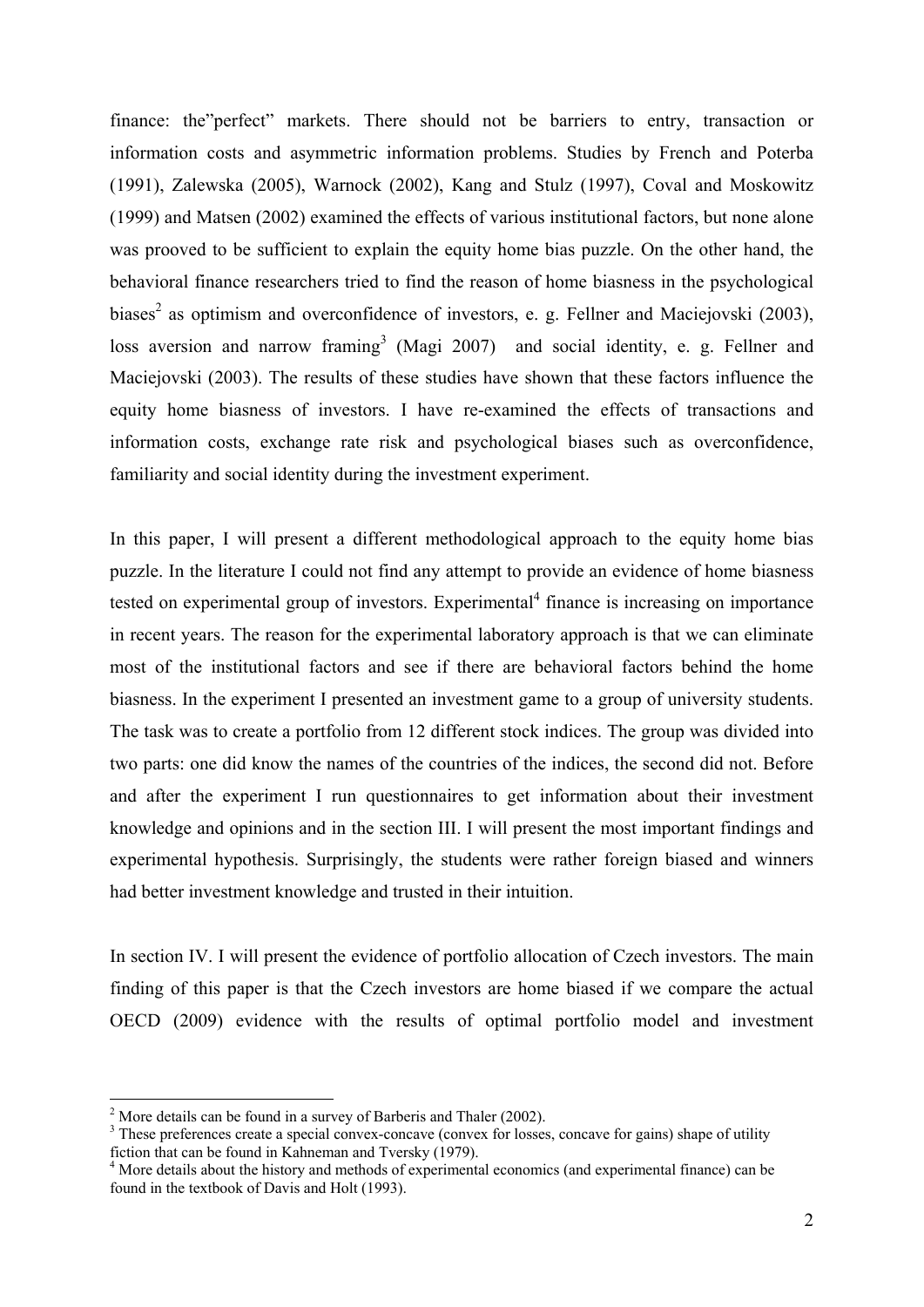experiment. The reasons of home biasness of small investors can be transaction, information costs and FX risk. However, these factors should not influence the institutional investors.

#### **II. Model of optimal portfolio of Czech investors**

#### **II.1. Model selection**

In the literature the recognition of equity home bias has been generally taken as a task to evaluate the optimal investment portfolio and compare it with the actual evidence. The early models were applied from portfolio selection framework of Markowitz (1952). The IAPM based on Sharpe (1964) and Lintner (1965) makes a very strong conclusion that all investors should in equilibrium hold equities in same proportions: weighted by the market capitalizations. The home bias puzzle was discovered in the papers of international diversification of investment portfolios (Levy and Sarnat, 1970). Adler and Dumas (1983) proposed an international asset pricing model (CAPM), which resulted in a vector of optimal weights of an investor with a given utility function. This asset pricing approach is based on a mean-variance optimalization. The researchers that try to prove the existence of home bias use concave utility functions and search for their maximum. The development in this approach introduced Magi (2007) who extended this model with the Kahneman-Tversky utility function over the gains/losses from foreign investments.

In the optimal portfolio model I use three different utility functions: Markowitz (1), CARA (3) and CRRA (5). The resulting optimal portfolio weights will help us to the question whether the Czech investors are biased towards the domestic equities. All utility functions are concave which approximates the preferences of the investors who are risk averse. The difference between the utility functions is that CARA or CRRA utility functions are always increasing, but Markowitz utility function can be also decreasing.

#### **II. 2. Assumptions of the model**

The main assumptions of the model are that there are no transaction costs and no barriers to enter on a market. Let us assume that returns are normally distributed. Let us assume that the investors make their expectations based only on the past historical price, e.g. mean and standard deviation and maximize the expected utility with respect to the portfolio weights. Investors are assumed to be rational and cannot influence the price. They have free access to all relevant information and evaluate only the relevant information. New events are expected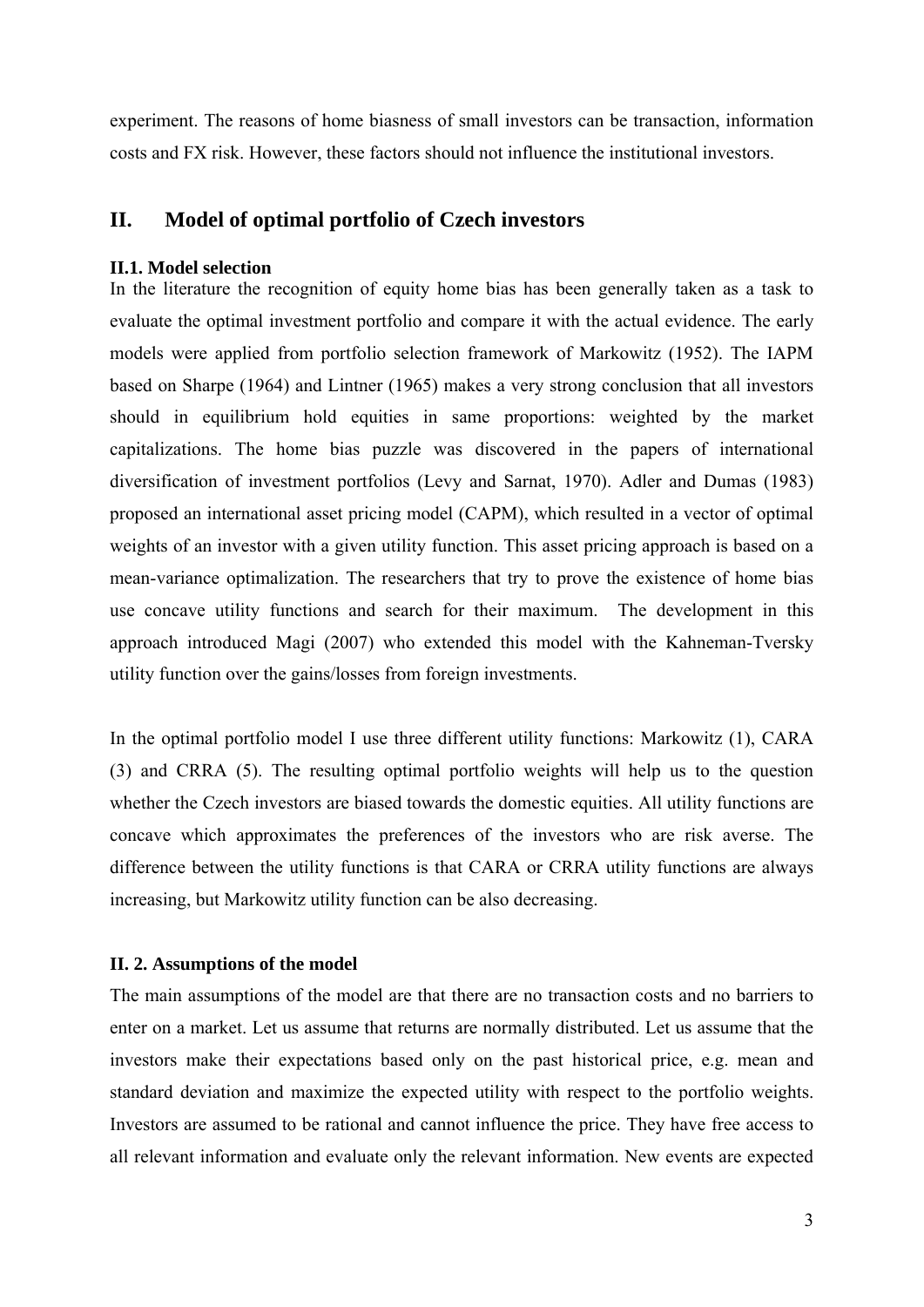to be random with a zero mean on price change, therefore they form their expectation only based on historical prices and historical variances. All investors have the same utility function. For the sake of simplicity I assume that there is not a risk free investment opportunity other than any investment<sup>5</sup>. This assumption implies that investors will invest into stock all their wealth unless they get less money than their initial wealth at the end of the investment period. I also assume that the investors do not take into account the inflation $6$ . Finally, let us assume that short selling is not allowed. This assumption is quite reasonable based on the fact that short selling is quite costly.

#### **II. 3. Models of optimal equity portfolio**

#### **II. 3. 1. Model with Markowitz utility function**

Let us first describe the investors with the Markowitz utility function:

$$
U = E_t W_{t+1} - \lambda \cdot \text{var}(W_{t+1})
$$
\n<sup>(1)</sup>

where  $\lambda$  is in this model a proxy of risk aversion. Let us denote the vector of expected returns as a (n x 1) vector  $r$ , the transposed vector of returns looks like:  $r' = (r_1, r_2, ..., r_n)$ ,  $\Omega$  stands for the (n x n) variance-covariance matrix,  $\omega$  for a (n x 1) vector of desirable weights of the stock indices in portfolio:  $\omega' = (\omega_1, \omega_2, ..., \omega_n)$  and *I* for a (n x 1) vector:  $I' = (1, 1, ..., 1)$ . Investor is constrained with an equation:  $\omega_1 + \omega_2 + ... + \omega_n = 1$ . If we rewrite this condition in matrix algebra we get an optimalization constraint:  $\omega' \cdot I = 1$ . In this model we do not allow for costless short selling so the other constraint is that the weights cannot be negative. In this notation the investor utility function of the portfolio at the end of next period:

$$
U = W_{t}(1 + \omega' \cdot r) - \lambda \cdot W_{t}^{2} \cdot \omega' \cdot \Omega \cdot \omega
$$

we can simplify the equation by the assumption:  $W_t = 1$ . To solve the maximization problem we need to find a numerical solution<sup>8</sup> of the maximum of utility. It is a standard convex problem on polyhedral feasibility set, which assures that the numerical method has a unique solution $9$ . In summary, the optimal portfolio weights are the results of this problem:

<sup>&</sup>lt;sup>5</sup> Monthly risk free rate at the time of evaluation on 1.10.2010 is very close to zero. Source : CNB  $^{6}$  Inflation on 1.10.2010 is also very close to zero.  $(2.9/12.6 \times 10^{-6} \text{ J/kg})$  per month) Source  $(2.9/12.6 \times 10^{-6}$ 

 $<sup>6</sup>$  Inflation on 1.10.2010 is also very close to zero (2 % p.a., which means 0,16 % per month) Source: CNB</sup>

<sup>&</sup>lt;sup>7</sup>In the model I assume only 1 period investment, therefore I will use henceforth the notation of  *instead of*  $E_{t}$  $r_{t+1}$ .

<sup>&</sup>lt;sup>8</sup> Run in Excel.

<sup>&</sup>lt;sup>9</sup>As it is explained in textbook of Chong and Zak (2001).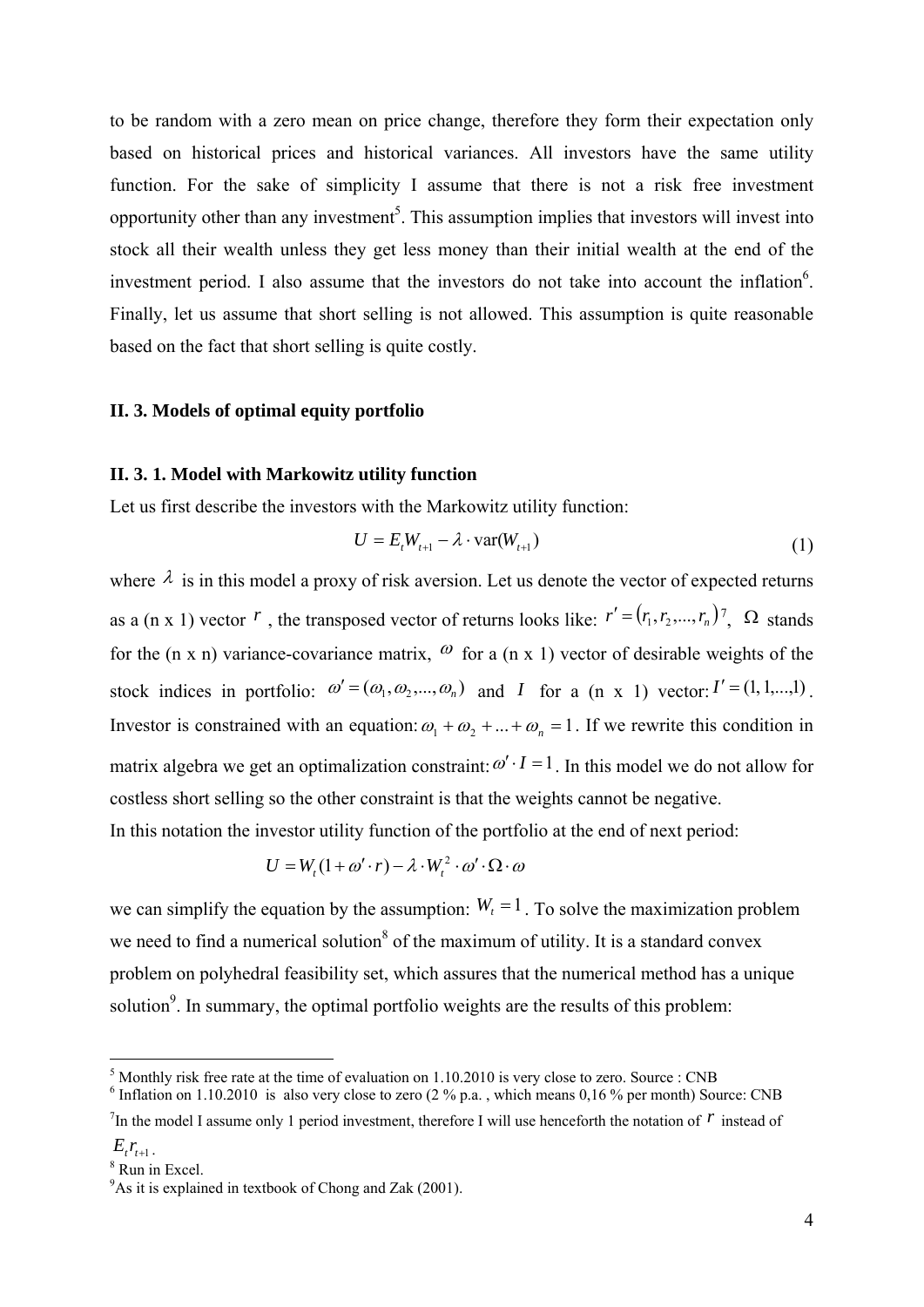$\max_{\alpha} U = (1 + \omega' \cdot r) - \lambda \cdot \omega' \cdot \Omega \cdot \omega$ , so that:  $\omega' \cdot I = 1$  and  $\omega_i \ge 0$ ,  $i = (1,...n)$  (2)

The results of the model with the levels of risk aversion  $\lambda$  are presented in the section II. 5. 1.

#### **II. 3. 2. Model with exponential (CARA) utility function**

The CARA utility function:

$$
U = -E \exp(-\alpha W_{t+1}) = -E \exp(-W_t \alpha \omega'(1+r))
$$
\n(3)

where  $\alpha$  is the coefficient of absolute risk aversion. For simplicity, let us again assume that  $W_t = 1$ . The assumption of the normally distributed returns leads to a log normal distribution and we search for the expected value:

$$
E(LN(\overline{r}, \overline{\Omega})) = \exp(r, \frac{\overline{\Omega}}{2}), \overline{r} = -\alpha \omega' r, \overline{\Omega} = \alpha^2 \omega' \Omega \omega
$$

Finally, the utility maximizing problem is:

$$
\max_{\omega} U = -\exp(-\alpha \omega' E(r) - \frac{\alpha^2 \omega' \Omega \omega}{2})
$$
 so that:  $\omega' \cdot I = 1$  and  $\omega_i \ge 0$ ,  $i = (1,...n)$  (4)

The results of the model provided by the method of numerical solution with different levels of risk aversion  $\alpha$  are presented in the section II. 5. 2.

#### **II. 3. 3. Model with CRRA utility function**

Constant Relative Risk Aversion utility function:

$$
U = E \frac{W_{t+1}^{1-\gamma}}{1-\gamma} = E(\frac{W_t^{1-\gamma}}{1-\gamma} \omega'(1+r)), \quad \gamma \neq 1
$$
 (5)

where  $\gamma$  is the coefficient of relative risk aversion. In this case, the maximization problem is:

$$
\max_{\omega} U = \frac{W_t^{1-\gamma}}{1-\gamma} E \frac{(\omega'(1+r)^{1-\gamma}}{1-\gamma} \text{ so that: } \omega' \cdot I = 1 \text{ and } \omega_i \ge 0, i = (1,...n)
$$
 (6)

To calculate the portfolio weights let us use a numerical approximation of the integral of expected value of the utility function:

$$
E(U(x)) = \int_{-\infty}^{\infty} U(x)f(x)dx = \frac{W_t^{1-\gamma}}{1-\gamma} \int_{-\infty}^{\infty} \frac{(1+\omega'r)^{1-\gamma}}{1-\gamma} f(x;\omega'r,\omega'\Omega\omega)dr
$$

where  $f(x; \mu, \Sigma)$  is density of normal distribution with parameters  $\mu$  and  $\Sigma$ . This utility maximization problem with the CRRA utility is irrelevant on absolute wealth. Portfolio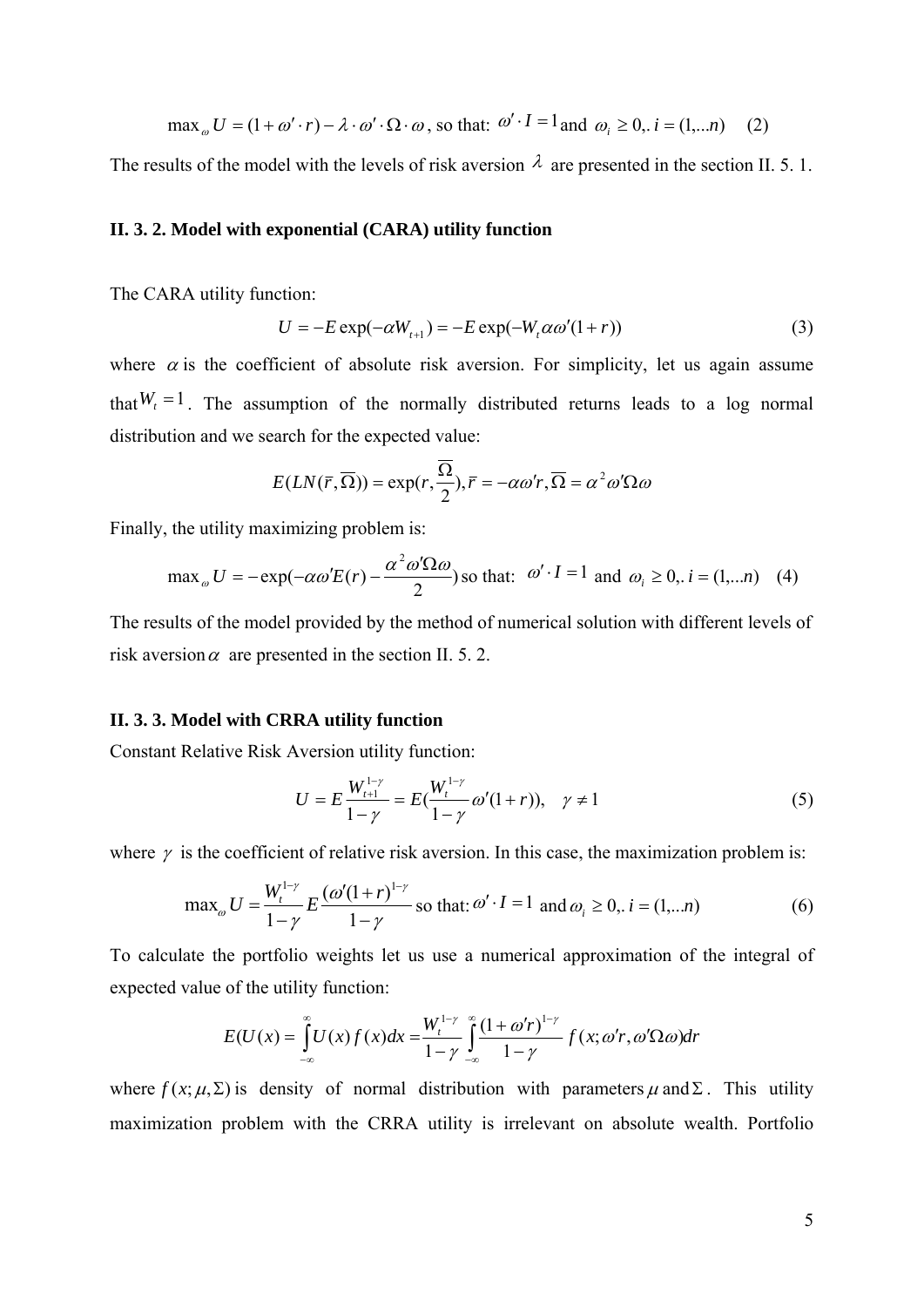weights will be same with investments 1 CZK or 1 mil CZK. the results with different levels of risk aversion  $\gamma$  are presented in the section II. 5. 3.

#### **II. 4. Data description**

To investigate the home bias puzzle in Czech Republic we need to simulate a world equity portfolio. In the model we use more than 13 years of monthly data starting in July 1997 and finishing in October  $2010^{10}$ . For Czech investors the world equity market comprises of 11 foreign<sup>11</sup> and one domestic stock index<sup>12</sup>. Foreign equity indices were converted into CZK and the monthly continuous compounding returns are calculated by the formula:  $r_t = \ln P_t - \ln P_{t-1}^{13}$ .

### **II. 5. Results of the optimal portfolio model**<sup>14</sup>

In following sections you can find the results of the optimization problems (2), (4) and (6). Optimal portfolio model is presented with 3 utility functions and restriction on short selling.

#### **II. 5. 1. Results with Markowitz utility**

1

Let us now discuss the model for different levels of risk aversion between 1/3 and 4/3. For higher levels of risk aversion the investor would prefer not to invest (the maximum of expected utility would be less than 1, which would be lower than utility of the  $W_t$ ).

<sup>&</sup>lt;sup>10</sup> The monthly data were taken as the opening prices of the month, starting at the beginning of July 1997 and finishing at the beginning of October 2010.

<sup>&</sup>lt;sup>11</sup> The markets of the important developed economies were selected: USA, Japan, Germany, UK, and Switzerland. Equity markets from different regions: Brazil, India, Hungary, Russia, Israel, and Hong Kong. Switzerland. Equity markets from different regions: Brazil, India, India, India, Israel, and Hong Kong. 12 Domestic index: PX. Foreign equities: United States: SP 500 (US), Japan: Nikkei 225(JA), Russia: RTS \$ (RS), India: Bombay Sensex (IN), Brazil: Brazil Bovespa (BZ), Germany: DAX (GE), UK: FTSE 100 (UK), Hong Kong: Hang Seng (HK), Switzerland: SMI (CH), Israel: TA 100(IS) Hungary: BUX (HU). Sources: PSE, Yahoo finance, BSE, RTS

 $13$  *P*, is the opening monthly price of index after the conversion into CZK. Monthly exchange rates were taken

from ČNB and www.exchange-rates.org. For several currencies we had to calculate the cross exchange rate via the exchange rates of local currency and USD and CZK/USD. Because ČNB announces the exchange rates at the end of working day, we used the monthly closing exchange rate instead of the exchange rate on the first working day in month (closing exchange rate of previous month is equal to opening exchange rate of the new month).

<sup>&</sup>lt;sup>14</sup> The data and computations can be found in Bata - optimal portfolio model and information for experiment.xls.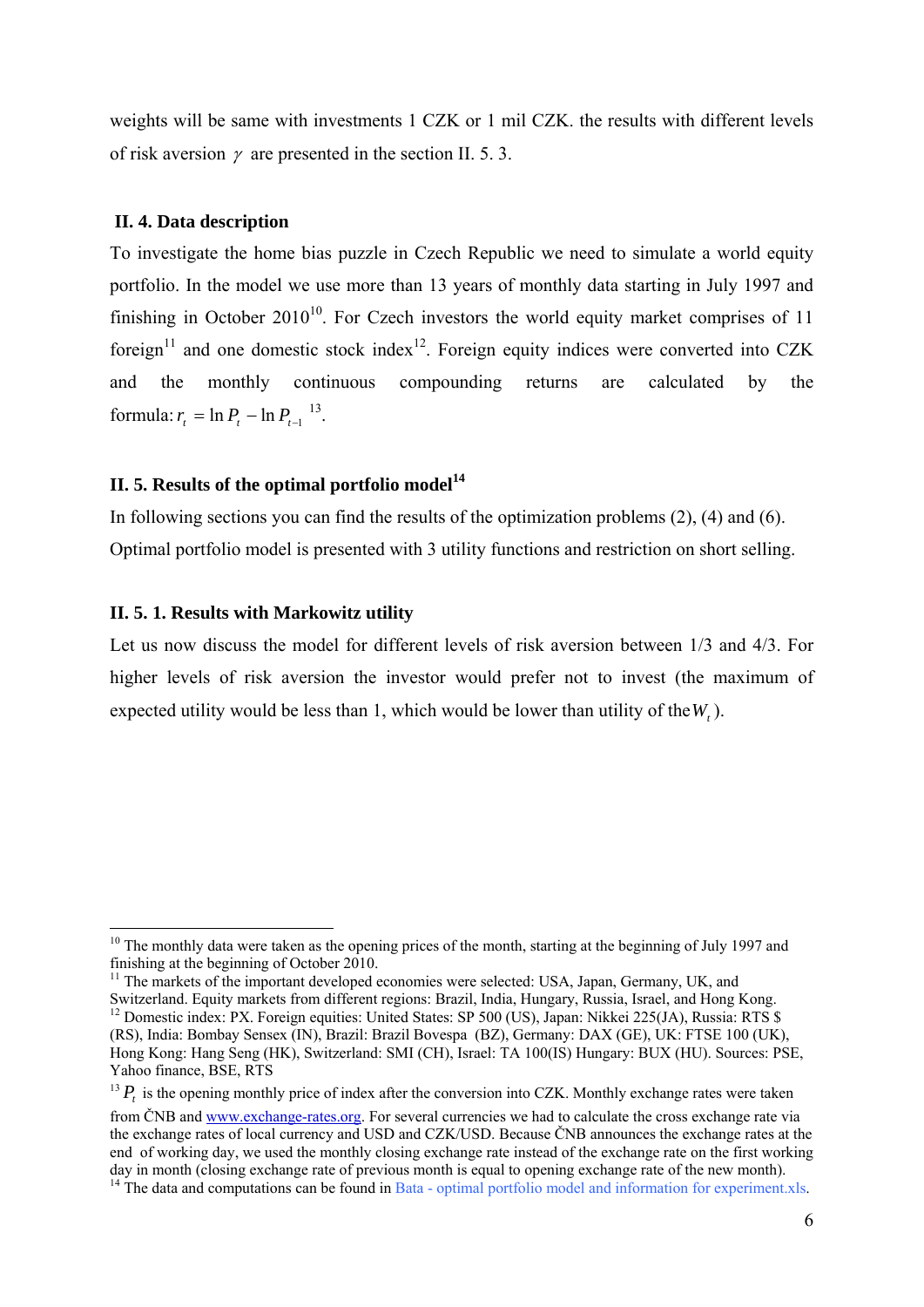| <b>Risk</b> |     |    |           |           |    |    |    |    |    |     |    |    |
|-------------|-----|----|-----------|-----------|----|----|----|----|----|-----|----|----|
| aversion    | CZ  | IN | <b>BZ</b> | <b>GE</b> | UK | НΚ | JA | СH | US | ١S  | HU | RU |
| 11/3        | 45% | 4% | 0%        | 0%        | 0% | 0% | 0% | 9% | 0% | 42% | 0% | 0% |
| J.          | 50% | 3% | 0%        | 0%        | 0% | 0% | 0% | 0% | 0% | 47% | 0% | 0% |
| 1/2         | 53% | 0% | 0%        | 0%        | 0% | 0% | 0% | 0% | 0% | 47% | 0% | 0% |
| 1/3         | 54% | 0% | 0%        | 0%        | 0% | 0% | 0% | 0% | 0% | 46% | 0% | 0% |

**Table 1**: Optimal monthly portfolio weights (Markowitz utility)

As we can see in the Table 1, Czech investors with Markowitz utility would invest between (45-54 %) in the Czech equities. The reasons for this high portfolio weights can be found in relatively good performance of Czech market in the selected period (1997-2010) and foreign exchange rate risk, which makes the foreign indices more risky.

### **II. 5. 2. Results of the model with exponential utility**

In this section I present the results of the model with exponential utility. I use different levels of risk aversion including the estimations of the coefficient of risk aversion from the paper of (Bliss and Panigirtzoglou, 2004):  $\alpha = 0.91$ .<sup>15</sup>

| <b>Risk</b> |     |    |           |    |    |    |    |           |    |     |    |    |
|-------------|-----|----|-----------|----|----|----|----|-----------|----|-----|----|----|
| aversion    | CZ  | IN | <b>BZ</b> | GЕ | UK | HК | JA | <b>CH</b> | US | ١S  | HU | RU |
| 0,91        | 53% | 0% | 0%        | 0% | 0% | 0% | 0% | 0%        | 0% | 47% | 0% | 0% |
| 2,00        | 50% | 3% | 0%        | 0% | 0% | 0% | 0% | 0%        | 0% | 47% | 0% | 0% |
| 3,00        | 43% | 3% | 0%        | 0% | 0% | 0% | 0% | 15%       | 0% | 39% | 0% | 0% |

**Table 2:** Optimal monthly portfolio weights (exponential utility)

Again we can find a high share of domestic equities (43 -53 %) in the portfolio of Czech investors with the exponential utility.

#### **II. 5. 3. Results of the model with CRRA utility**

Thirdly, let us have a look on the resulting weights from the model with. Friend and Blume (1975) argue that the coefficient of risk aversion should be even in excess of two. Bliss and Panigirtzoglou, (2004) proposes the  $\gamma = 4.05^{16}$ . As we can find in the Table 3 the changes in coefficient of relative risk aversion create the smallest differences among the three utility functions. I used also the negative coefficients<sup>17</sup>with the similar results.

<sup>1</sup> <sup>15</sup> This is an option-implied coefficient for 4 weeks (1 month) period on 95  $%$  level of significance.

<sup>&</sup>lt;sup>16</sup> This is an option-implied coefficient for 4 weeks (1 month) period on 95 % level of significance.

<sup>&</sup>lt;sup>17</sup> For  $\gamma$  lower than -1 we have to search for minimum instead of maximum of the utility function.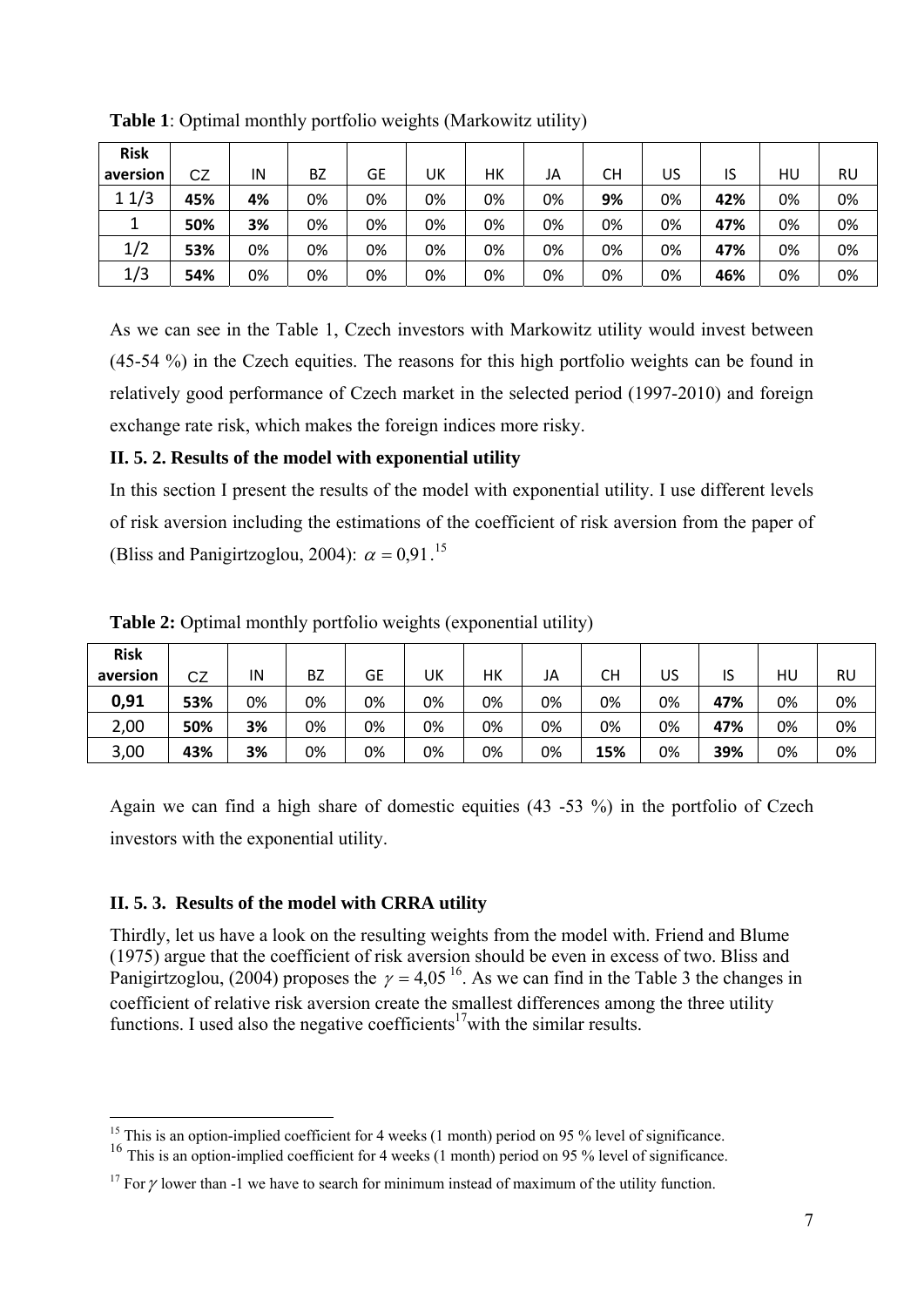| <b>Risk</b>    |     |    |    |    |     |    |    |     |    |     |    |    |
|----------------|-----|----|----|----|-----|----|----|-----|----|-----|----|----|
| aversion       | CZ  | IN | BZ | GE | UK  | HК | JA | СH  | US | IS  | HU | RU |
| $\overline{2}$ | 22% | 2% | 0% | 0% | 11% | 0% | 0% | 52% | 0% | 13% | 0% | 0% |
| 3              | 22% | 2% | 0% | 0% | 11% | 0% | 0% | 52% | 0% | 12% | 0% | 0% |
| 4,05           | 22% | 2% | 0% | 0% | 12% | 0% | 0% | 52% | 0% | 12% | 0% | 0% |
| 0              | 23% | 2% | 0% | 0% | 9%  | 0% | 0% | 53% | 0% | 14% | 0% | 0% |
| $-2$           | 23% | 2% | 0% | 0% | 6%  | 0% | 0% | 54% | 0% | 15% | 0% | 0% |
| -4             | 24% | 3% | 0% | 0% | 4%  | 0% | 0% | 54% | 0% | 16% | 0% | 0% |

**Table 3:** Optimal monthly portfolio weights (CRRA utility)

These results of the model with CRRA are perhaps the most reliable, because the CRRA model is independent on absolute value of wealth, e.g. it does not make a difference if the investor invest 1 CZK our 1 million CZK.

## **III. Investment experiment<sup>18</sup>**

#### **III.1. Motivation and main hypotheses**

<u>.</u>

Experimental studies by Smith et al. (1988) and Camerer (1987) for example, used the experimental settings to investigate the formation of expectations and decision making on markets. However, there was not done a study that had tried to prove the existence of equity home bias among an experimental group of investors. There are two types of experiments: "field" and "lab". The first type has the advantage that it is tightly linked to a reality, the second type, on the other hand, has the advantage that we can make an ideal setting to isolate specific aspects.

To investigate the home biasness of Czech investors I decided for the laboratory experiment. The design was set so, that there were no institutional barriers and experimental investors could trade free of charge 12 different stock indices. All investors got the same information about the historical performances as used for the optimal portfolio model in section II. Also the task of model and experimental investors was the same: create a portfolio for one month. Therefore, I can compare the results from the model and from the experiment. **Hypothesis 1** is that if the experimental investors are home biased the resulting weights should be significantly higher than the model weights. In the experiment there are no transaction costs and higher portfolio weights for Czech Republic (or any country) would be a proof of equity home (specific country) bias as a result of some behavioral factor.

<sup>&</sup>lt;sup>18</sup> Design of the experiment and the main hypotheses were discussed during a round table discussion on the IAREP/SABE/ICABEEP conference in Cologne in September 2010.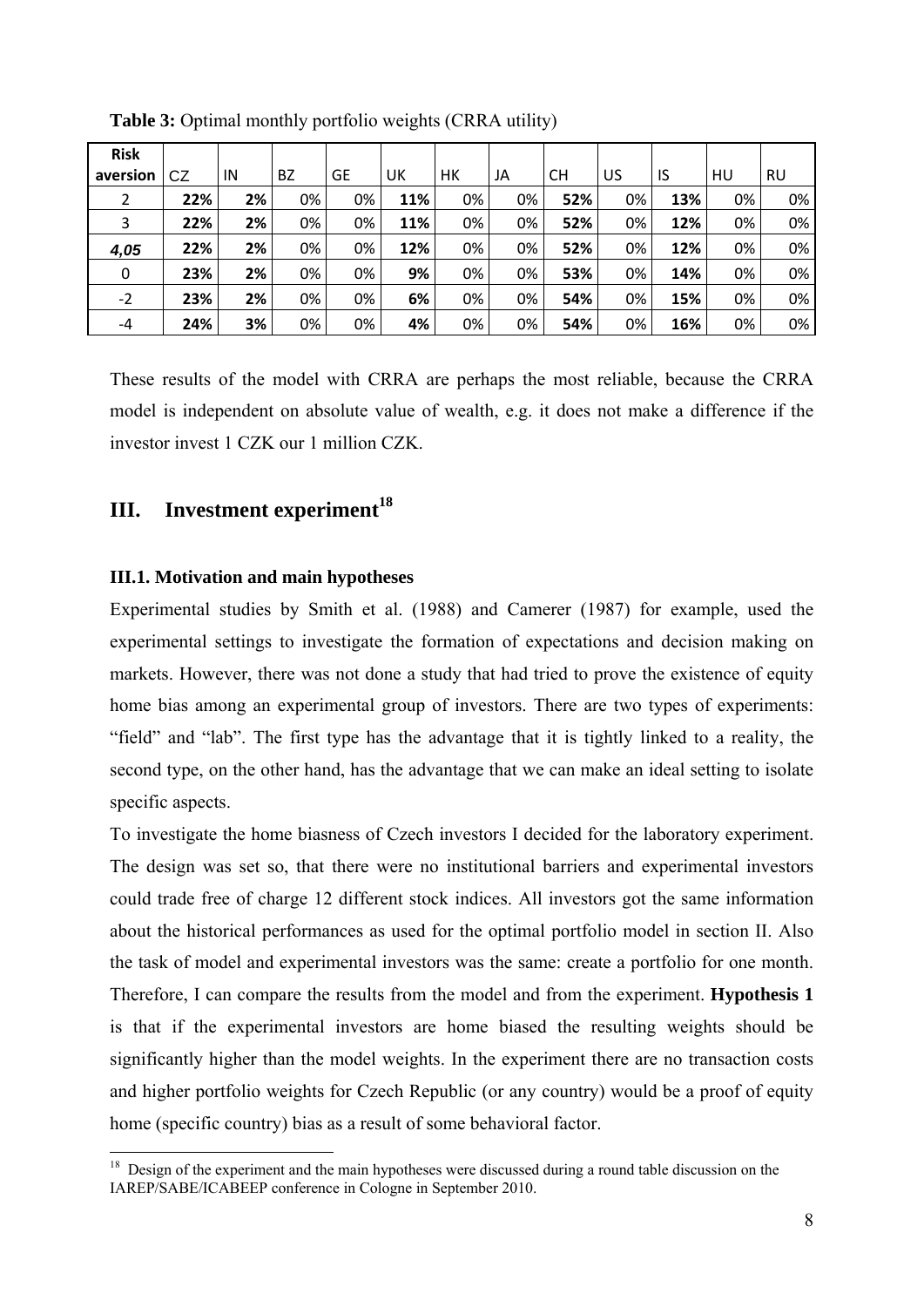I designed two versions of the experiment: Version 1 with the known names of countries and Version 0 without the names. **Hypothesis 2** is if the knowledge of the country has the impact on the decision making process, these two versions should result in different weights. A sign of home (country) biasness would be if the knowledge of a country name resulted into significantly different portfolio weights for Czech (other country) stock index.

The further research interest of this experiment was the other factors behind the investment decisions (sex, experience, education, social identity preference, etc.). In particular, my interest is in finding the personality traits of successful investors. Therefore, two questionnaires accompanied the experimental game and the findings will be discussed in section III. 5.

#### **III.2. Pilot version**

<u>.</u>

Pilot version of the experiment was done on a group of high school during a class of Economics. 31 students were given a similar experiment that will be described in the following section. The only main difference is that they did not get real money (gains nor losses) from the investment. To motivate them they were competing with each other, because only the three best investors were given a small financial reward. I got some important feedback from this pilot version and thereafter reformulated task of the experiment and questions to be clear and more understandable. Most importantly, on the data was done a test to see the minimum number of participants to be able to answer the hypotheses. I used the design g power 3 technique, so the power was higher than 0,8 for the 95% significance level. I assumed that the parameters of distribution for the pilot experimental group would be same as for the experimental group of students. Secondly, I assumed that the effect size would be at least average (according to Cohen convention in Sheskin (2004) the Cohen´s d index should be at least 0,5). The analysis based on this d test has shown that at least 28 students are needed to get appropriate results of the experiment.

#### **III. 3. Design and organization of the experiment**

Experimental group of students<sup>19</sup> of Charles University was divided in two subgroups: the first was formed by the master students of economics (experts) and the second by the students

<sup>&</sup>lt;sup>19</sup> This group was selected by anonymous organizer (author of this paper) to assure that the participants could not know the exact purpose of this experiment.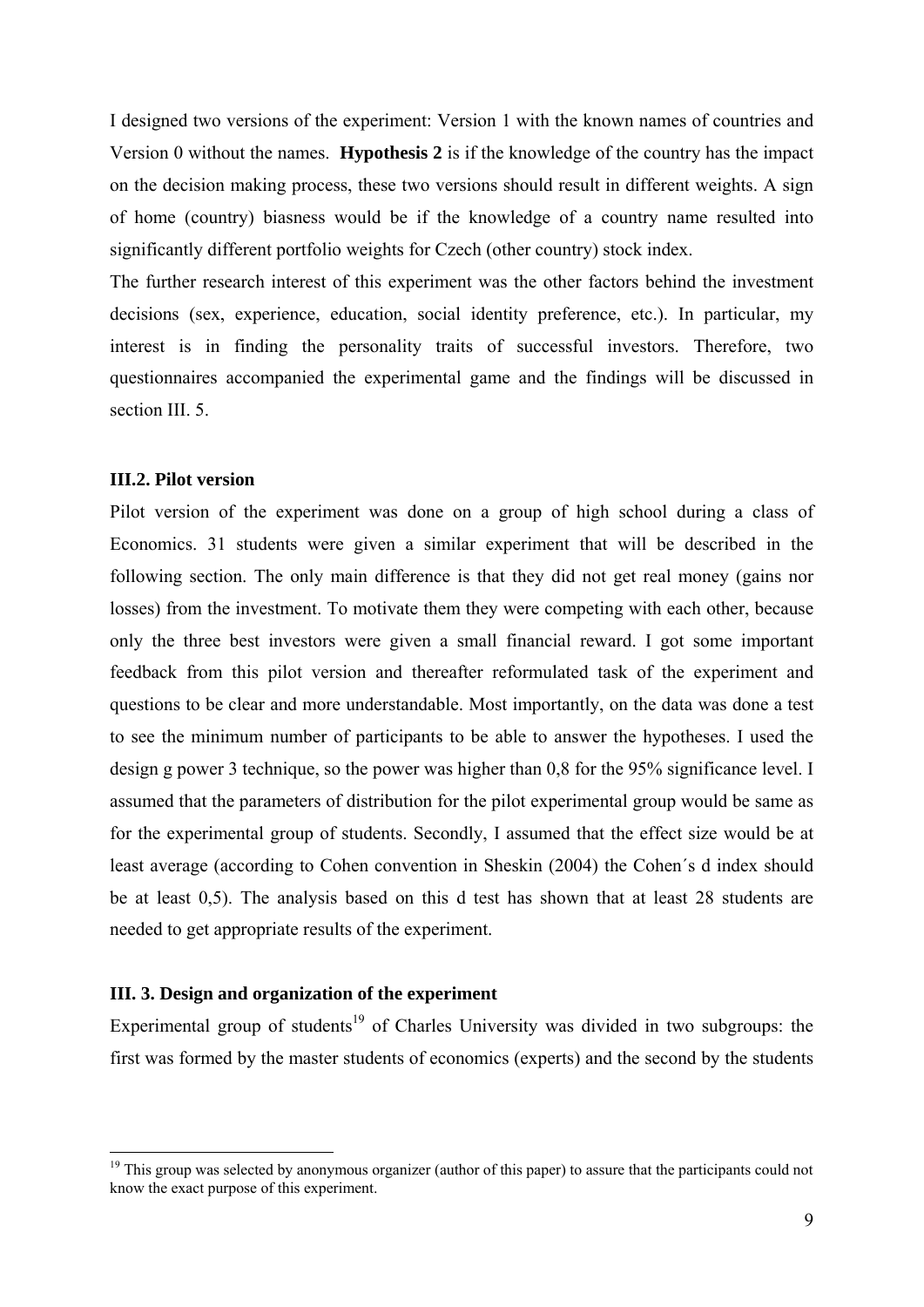from different (non-economic) faculties.<sup>20</sup> The experiment was done on  $12/11/2010$  at the Institute of Economic Studies of the Faculty of Social Sciences. The experimental procedure was divided in 5 steps:

- 1) Introduction and explanation of the investment game
- 2) Investment questionnaire
- 3) Investment experimental game
- 4) Additional questionnaire
- 5) Payment of the reward

The questionnaire before the experimental game was designed to scan the general knowledge, opinion and experience of the participants about trading on equity markets. The questionnaire after the game was strongly connected to this specific investment game. The questionnaire before was more about personality traits, the questionnaire after was more about the way the participants made their decisions.

The main part of the experiment was the investment game with time limit of 30 minutes. Participants had to choose between 12 different equity indices and create a portfolio with 100 units of equity indices<sup>21</sup>. All of them received historical information of past 13 years of monthly data (charts with historical prices, mean, standard deviation, maximum and minimum a correlation matrix). This data was identical to the data used for computation of the optimal portfolio weights in portfolio models in section II. They were told that all indices are computed in national currency (CZK) and that they have to invest for one month<sup>22</sup> (without any transaction costs). The reward for participation was  $500$  CZK + gains (-losses). Guaranteed minimum reward was 250 CZK. The results of their choices are summarized in Table 4.

#### **III.4. Individual investment portfolios**<sup>23</sup>

In total 32 students participated in the investment game<sup> $24$ </sup>. They were equally divided into two subgroups and each was given a different version of the experimental game. In the version 1, they did know the names of the countries, in the version 0 they did not know (indices were

<sup>&</sup>lt;sup>20</sup>The group of experts consisted of 14 students. The group of non-economic students consisted of 15 students of Natural Sciences (PRF UK), 1 student of philosophy (FF UK), 1 student of medicine (LF UK) and 1 student of mathematics (MFF UK).

<sup>&</sup>lt;sup>21</sup> All indices were normalized to 100 CZK a unit at the final date ( $1/10/2010$ ).

 $^{22}$  The data set ended on 01/10/2010 and the evaluation of the profits of the investment was done with the prices one month later (01/11/2010).

 $23$  Analysis was done in SPSS 16.0.

 $24$  That is higher than the minimum of 28 as it was recommended after the pilot experimental group.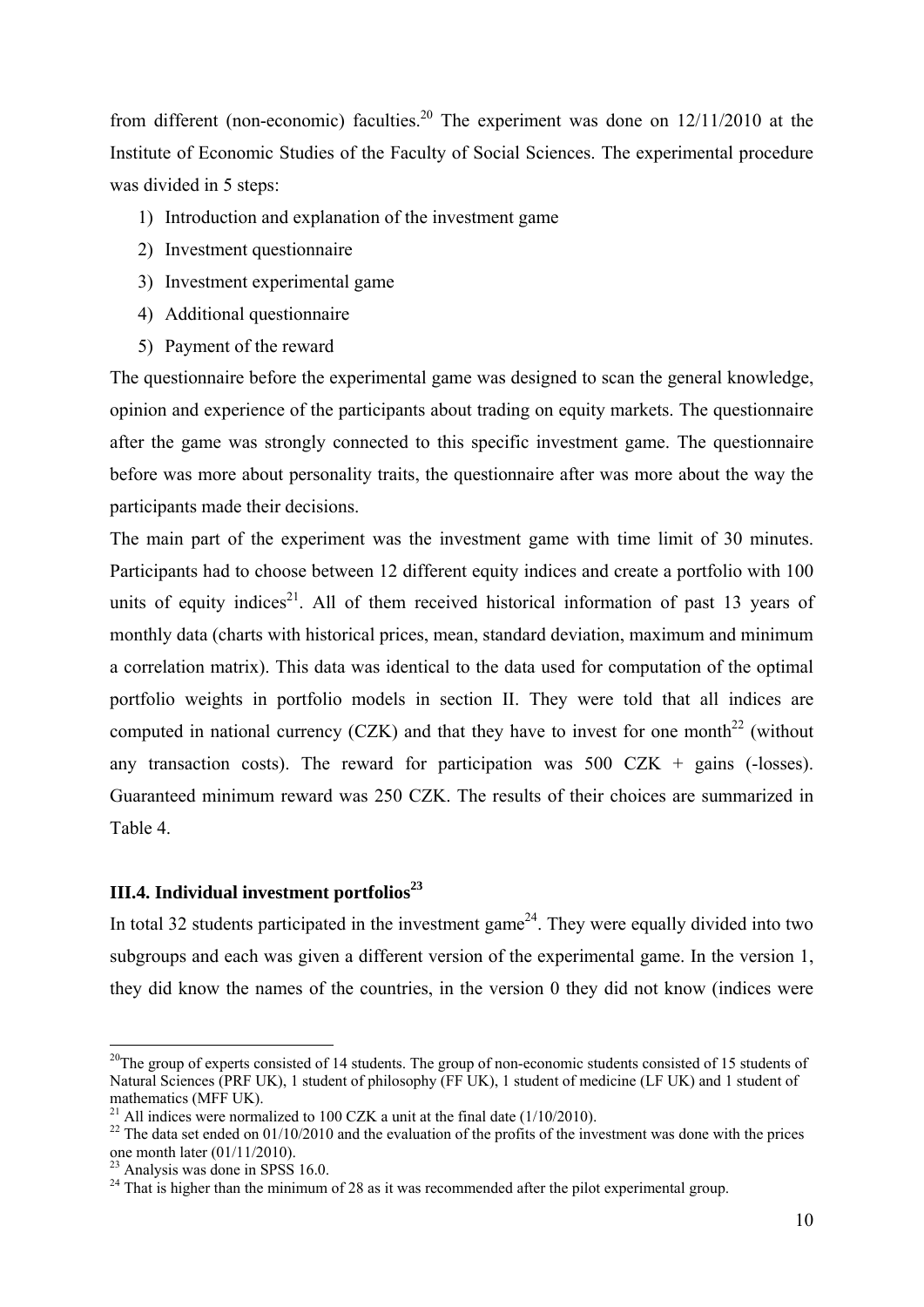labeled A, B, C …L). In the Table 4 below you can find the average portfolio weights of the experimental investors.

| Group        | CZ  | IN  | BZ  | GE | UK | нк | JA | CН | US | IS  | HU  | RU |
|--------------|-----|-----|-----|----|----|----|----|----|----|-----|-----|----|
| Version 1    | 14% | 20% | 7%  | 5% | 4% | 7% | 2% | 4% | 2% | 16% | 15% | 4% |
| Version 0    | 12% | 21% | 11% | 4% | 3% | 3% | 8% | 5% | 3% | 16% | 6%  | 6% |
| <b>Total</b> | 13% | 21% | 9%  | 4% | 4% | 5% | 5% | 5% | 2% | 16% | 11% | 5% |

**Table 4:** The portfolio weights selected by experimental investors

Before evaluating the hypothesis, let us look whether the chosen portfolios were efficient. Based on the historical returns and covariance matrix we can compute an efficient market frontier i.e. combinations of expected returns and variance so that the investors that trade the optimal portfolios cannot gain additional increase in expected returns unless they increase their exposure to risk. We compared the efficient frontier with the portfolio selection of experimental investors. The result was that the investors did not select the efficient portfolios. On average they could gain approximately 0,2 % of increase in expected returns while attaining the level of their exposure to risk (variance). The group of "experts" (students of finance) were even less efficient, because they could gain 0,25 % of expected gain. This result signals that even students of finance do not make their decisions based on the studying materials. Interesting finding of the experiment was that all experimental investors would be closer to the efficient frontier if they invested more in Czech equities. This effect was quite significant, because on average they would have to increase the proportion of Czech equities in their portfolios by 57 % if they wanted to reach the efficient market frontier. Based on these data we can make conclusion that all students are foreign biased, i.e. if they invested only based on historical data they would invest much more in Czech equities.

#### **Hypothesis 1**: experiment vs. model

We tested if the portfolio weights of the whole experimental group were significantly different from the optimal model weights. I used the method of GLM multivariate analysis of the difference between the experimental weights and model weights. We also used the nonparametric sign test that has shown if a typical experimental investor invested less than the model for the Czech index.

a) Markowitz and Exponential<sup>25</sup>

1

<sup>&</sup>lt;sup>25</sup> The resulting weights were almost the same for these two utility functions. See Table 1, 2 and 4.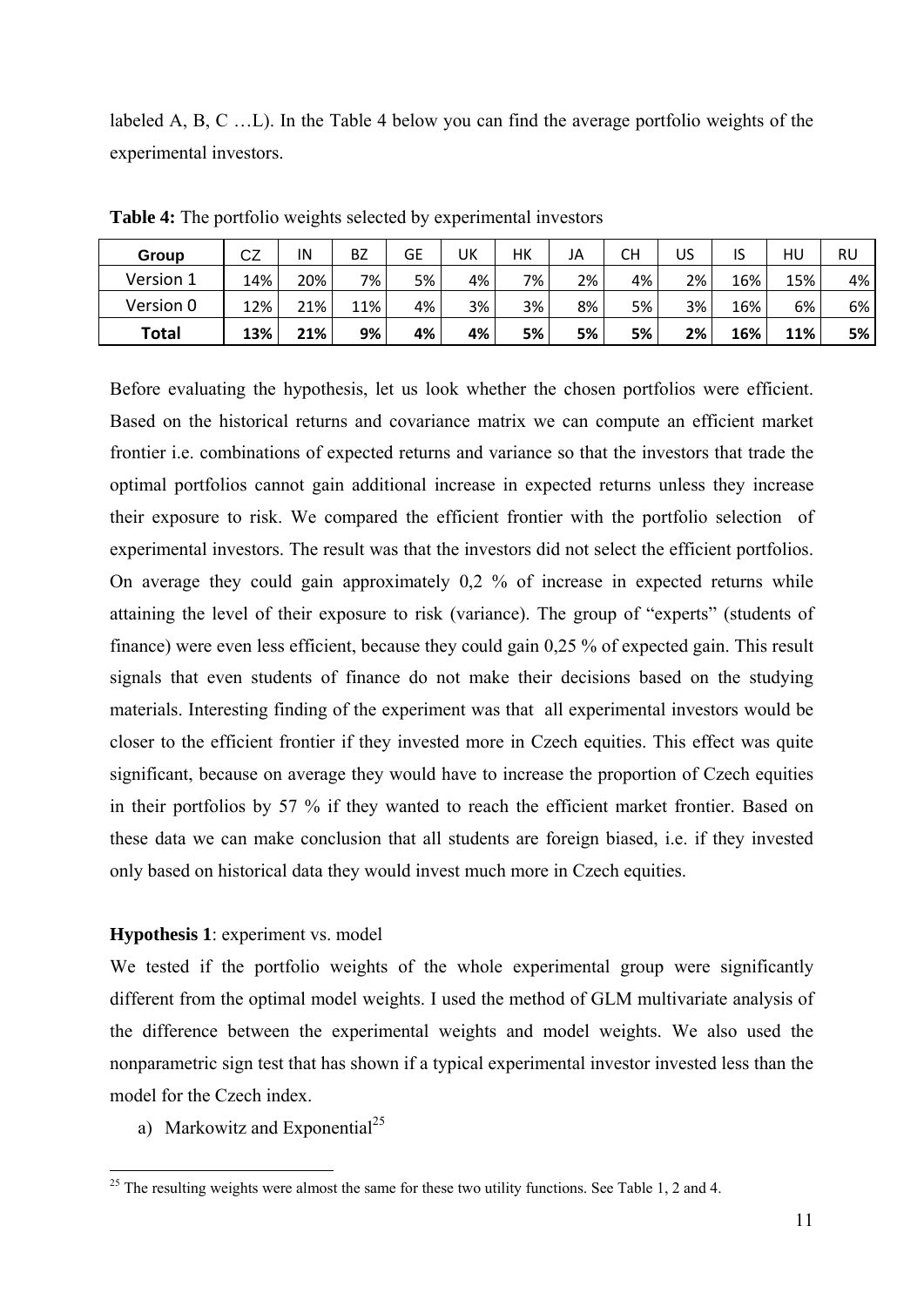GLM has shown that we these two weight's vectors are significantly different.<sup>26</sup>. Also the sign test confirmed this finding on 99,9% significance level.

b)  $CRRA<sup>27</sup>$ 

The results were the same for all countries even for these results<sup>28</sup>, despite the fact that the model weight for Czech index was closer to experimental weight for the index.

These findings were against the hypothesis of home biasness in these settings. On contrary, the students in this experimental environment were "foreign biased", e.g. they favored the foreign equities more than the model that evaluated the same data. These findings with the answers in the questionnaires can imply that the real world investors would invest more into foreign equities if they did not have to face the transaction and informational costs.

**Hypothesis 2:** difference for two versions<sup>29</sup> based on knowledge of country:

We used the independent sample t test with a result that there was no significant effect for any country<sup>30</sup>. The knowledge of the country did not matter that much to students to make their investment decision.

The most of the students (78 %) thinks that men are better investors. In this experiment it was shown that male participants gained on average more<sup>31</sup>. 88 % of students had made the investment decision judging from charts with historical prices and 60 % believe in trend.

Only 23 % thinks that to be successful in equity investments luck is more important factor than knowledge and experience. This opinion can be interpreted as that the most of investors do not believe in the efficient market hypothesis. If the markets were strongly efficient, the future movements would be random (and only luck would matter). No one could earn abnormal profits based on their knowledge or private information. The experimental investors did not believe even in the weak form efficiency, because they were evaluating the historical movements. The importance of knowledge as a factor of successful investors was confirmed in a classification tree presented in the following section.

1

<sup>&</sup>lt;sup>26</sup> P-value was less than 0,001. Partial eta square 0,969 which signalizes a strong effect.<sup>27</sup> We compared the weights in Table 3 with the weights in Table 4.

<sup>&</sup>lt;sup>28</sup> P-value was less than 0,001. Partial eta square 0,992 which signalizes a strong effect

 $30$  P-value for Czech index was 0,654.<br><sup>31</sup> Average gain of female participants was 85 CZK and average gain of male participants was 135 CZK.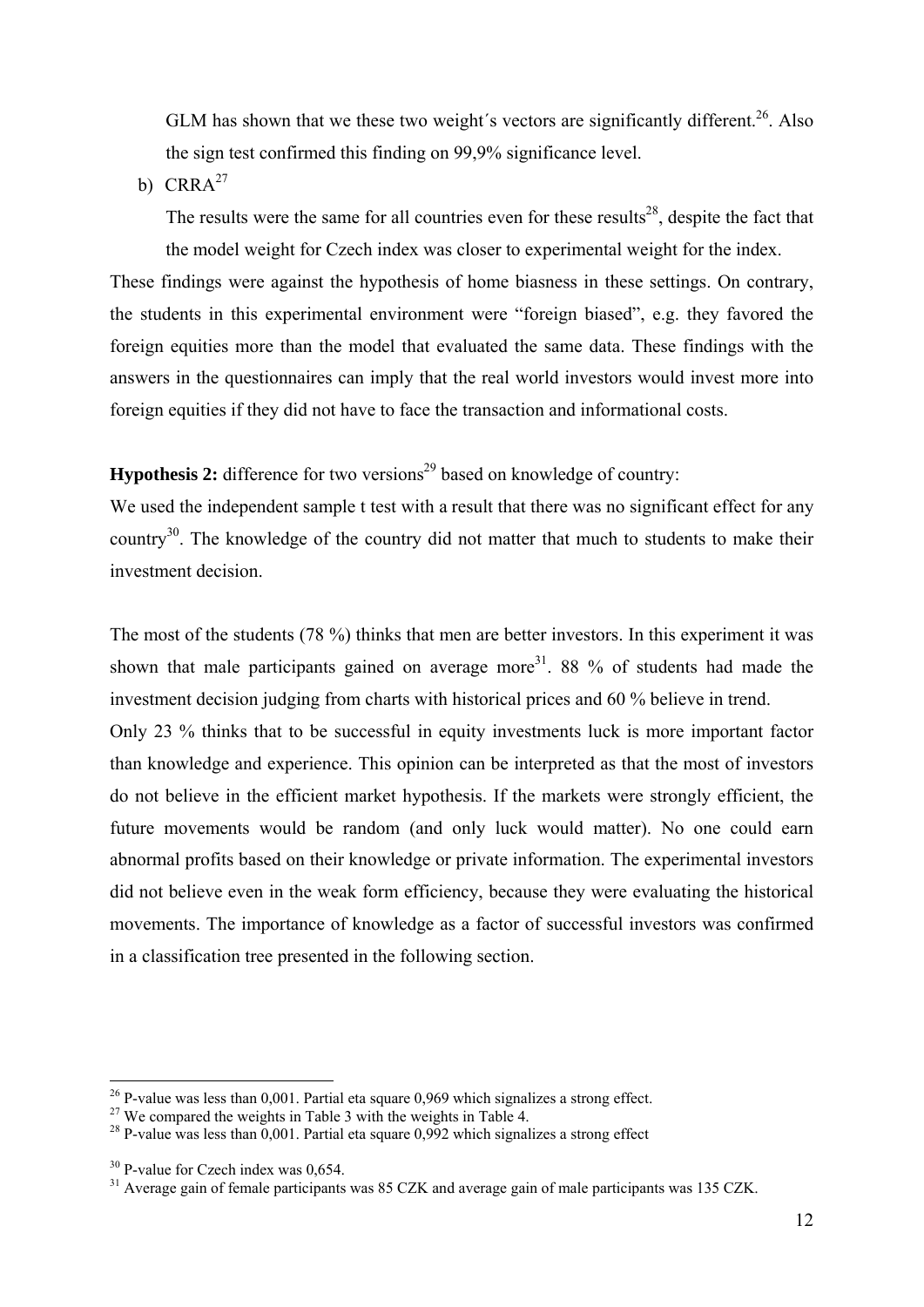#### **III.5. Personality traits of successful investors**

The question of interest of this paper was also: "How can we recognize successful investors?" Are there any factors (personality traits, individual past experience and knowledge, sex, etc.) that bear the investors that can systematically beat the market? We have analyzed a classification tree<sup>32</sup> to see what the significant factors behind the profits (gains).

Figure 1: Classification tree of investment gains (Profits of the experimental investors)



As we can see in the Figure 1, the most important factor was the subjectively perceived level of knowledge about equity investments. Those who thought that their knowledge is above average earned significantly<sup>33</sup> more (62 CZK on average). The other important was the admitted usage of intuition in the investment decision process. From those who had the better

<sup>&</sup>lt;sup>32</sup> CHAID growing method parent mode 3, child mode 2

 $33$  P-value=0,002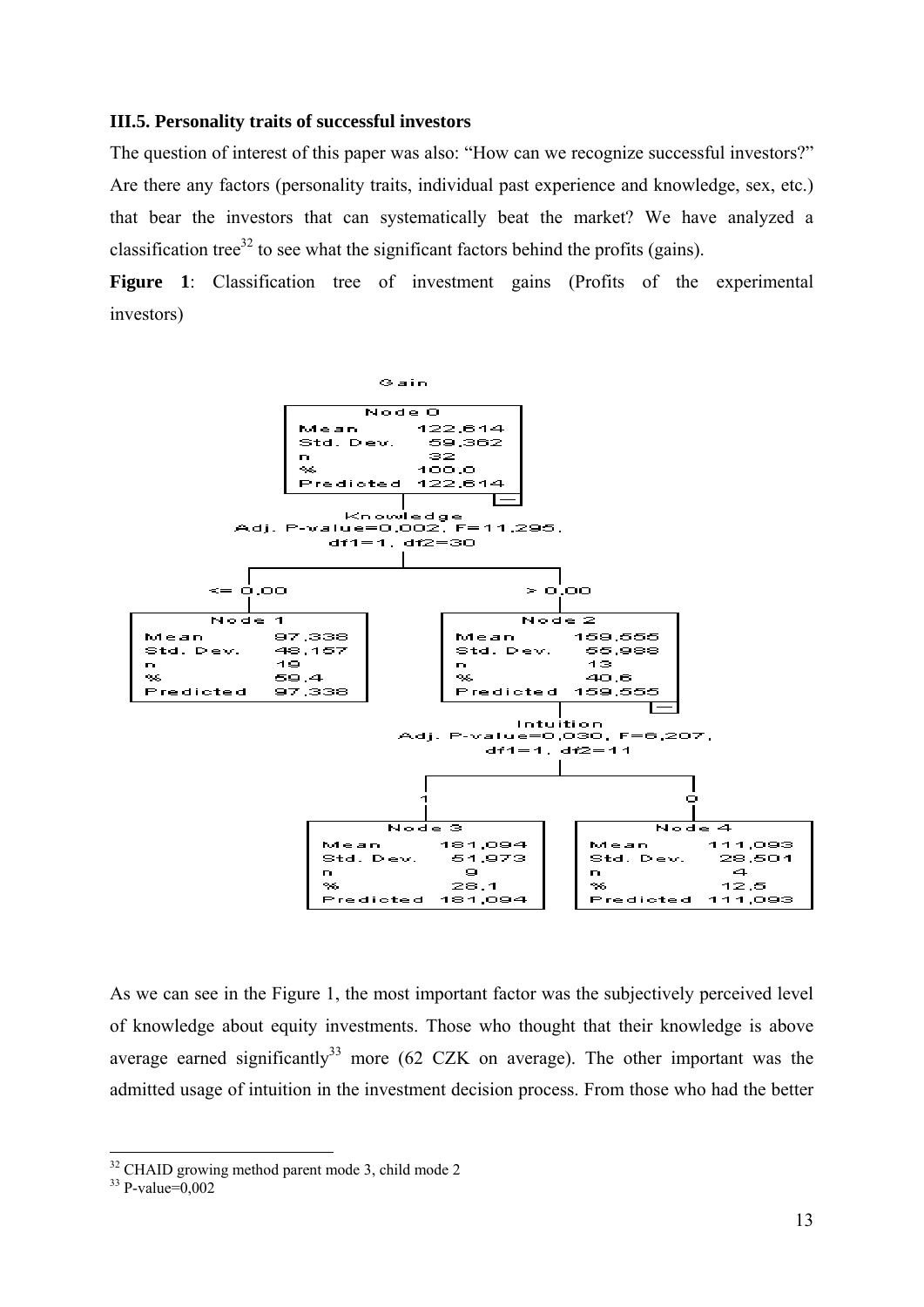knowledge, those who also believed in intuition gained significantly<sup>34</sup> more (70 CZK on average).

Other interesting observation was that those who revealed the social identity attitude  $35$ (patriotism) were not in fact investing significantly more in Czech equities. Furthermore, 41 % students believe that FX risk is higher than the equity risk. However, measured by the standard deviation, the monthly currency exchange rates are approximately half as risky as the indices<sup>36</sup>. The students admitted that if they had to change the currencies they would invest less in foreign indices. And finally, the education itself did not matter. Students of economics did not gain more than students of other faculties<sup>37</sup>.

#### **IV. Evidence of allocation of Czech equities in portfolios of Czech investors**

To determine the home biasness we should look on the financial accounts of Czech Republic from global perspective. According to the model approach we need to calculate the weight of domestic equity investment on total equity investment of Czech investors (including government and financial sector). The portfolio weight for Czech investors according the OECD (2009) statistics at the end of 2008 was  $85\%$ <sup>38</sup>. If we compare this weight with the weight from the optimal portfolio model (22% - 53%) and the resulting weight from the experiment (14 %), we can see that the actual share of domestic equities in portfolio of all Czech investors is much higher than the model (or experimental) share.

Baele et al. (2007) and Sorensen et al. (2007) compared the actual portfolio with optimal portfolio to determine the home bias. They used a different formula to determine the actual foreign portfolio of Czech investors. If we use the same formula we get<sup>39</sup>:

 $34$  P-value=0,03<br>35 They answered yes to: "I would rather invest in Czech equities to support Czech companies".

<sup>&</sup>lt;sup>36</sup> I calculated the average standard deviation of monthly returns of currency pairs (CZK/USD, CZK/EUR, etc. and compared it with average standard deviation of equity returns in local currencies. Average FX risk for the 13 years data series was 3,6 % as opposed to 7,7 % to average equity risk. The perceived riskiness of currencies might have been caused in the movement in favor of CZK. The monthly mean of currency returns in the period was  $-0.4 \%$ .

<sup>&</sup>lt;sup>37</sup> Average profit of a student of economics was 124 CZK and average profit of a non-economic student was 122 CZK.

<sup>&</sup>lt;sup>38</sup> I used the rows AF51 (shares and other equity without mutual funds) of the National accounts of Czech Republic. All Czech investors (Sector: Total economy) owned 2 506 384 mil CK in Czech equities and 320 836 mil CZK in foreign equities (Sector: Rest of the World).

<sup>39</sup> As for 31.12.2008 the Foreign assets were 189 701 mil CZK, Foreign liabilities 179 775 mil CZK (Fisher et al., 2009) and total Market Capitalization was 1 091 730 mil CZK (BCCP).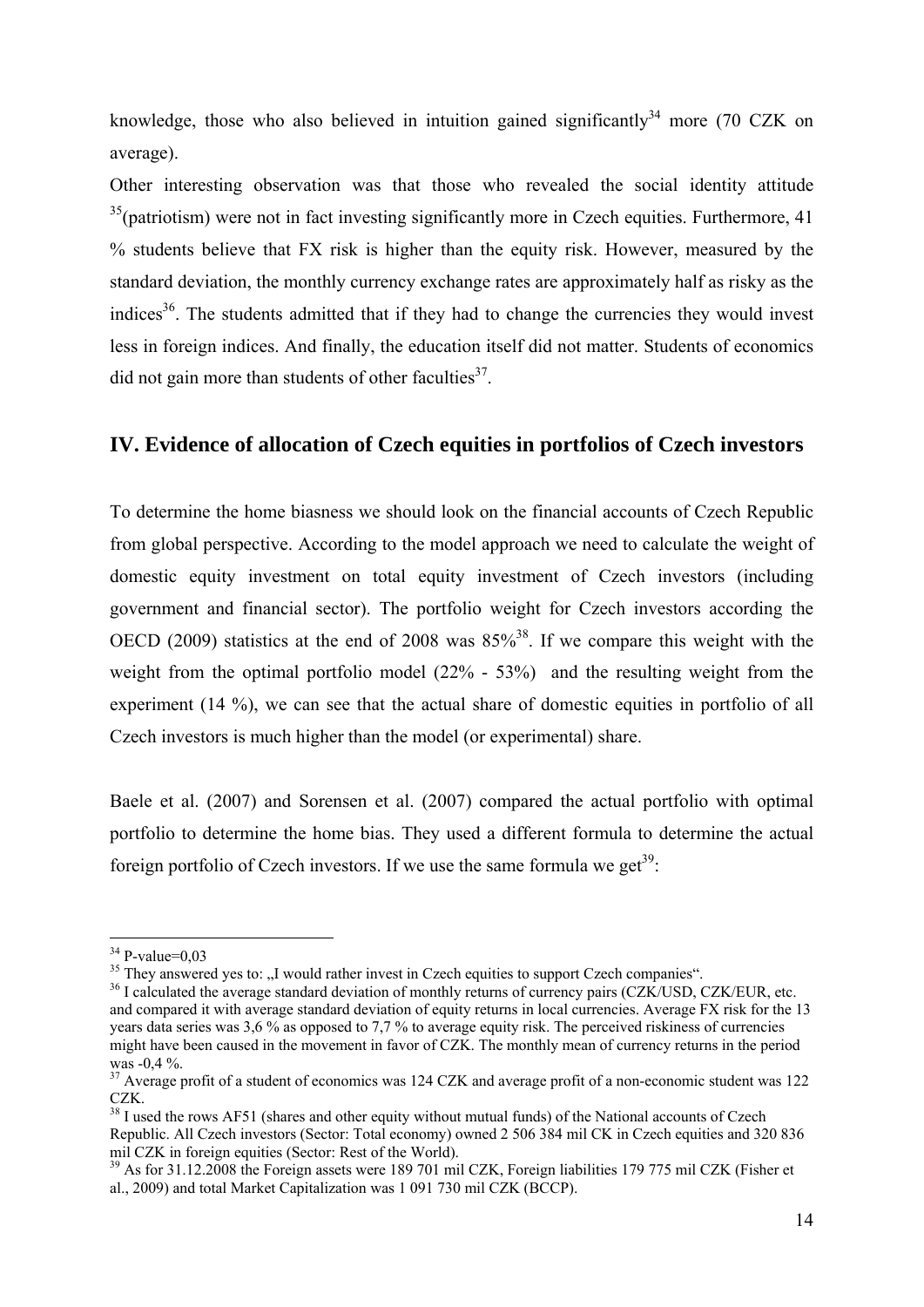## $=0.17$ *ForeignAssets MarketCapitalization ForeignLiabilities ForeignAssets ACTUALPORTFOLIO*

Actual foreign portfolio weighted by the market capitalization of Czech Republic is 17%. This indicates the actual domestic portfolio as 83 % which is close to the result of OECD statistics.

## **IV. Conclusion**

<u>.</u>

The model of optimal portfolio predicted the optimal weights of domestic equities in portfolios of Czech investors to 22%-53%. In the lab experimental conditions students who were given the same information as was processed by the model chose in average only 14 % of Czech equities. This can be interpreted as a foreign biased behavior which can be confirmed also by the comparison between the portfolios on efficient frontier and the portfolios of experimental investors. This behavior can be explained by the specific laboratory conditions that assured that transaction costs, information costs and FX risk would not play role. However, according to the questionnaires these are the same factors that would eligibly distract them from investments in foreign equities.

If we look on the evidence of OECD (2009), there is 85 % of domestic equities in equity portfolios of Czech investors. This is much higher weight than the model, experiment or Obstfeld-Rogoff  $(1996)^{40}$  proposed. The policy implication of this result is a recommendation for Central Bank and government to sell Czech equities and buy more foreign equities. These institutions do not face the same transaction and information constraints about foreign companies as small investors. Individual investors (households and non financial companies in the OECD statistics) face the higher transaction costs, but mainly the informational and knowledge constraint. For individual investors the cost to learn and keep in touch with the important information on global equity markets are too high, therefore it is rational for them to prefer investments in Czech equities. On the other hand, big institutional investors, Central Bank and government could benefit from the diversification in foreign equities.

<sup>&</sup>lt;sup>40</sup> They proposed that Czech investors should hold only a fraction of Czech equities in their equity portfolios. Their optimal weight of domestic equities=Czech market capitalization/world market capitalization.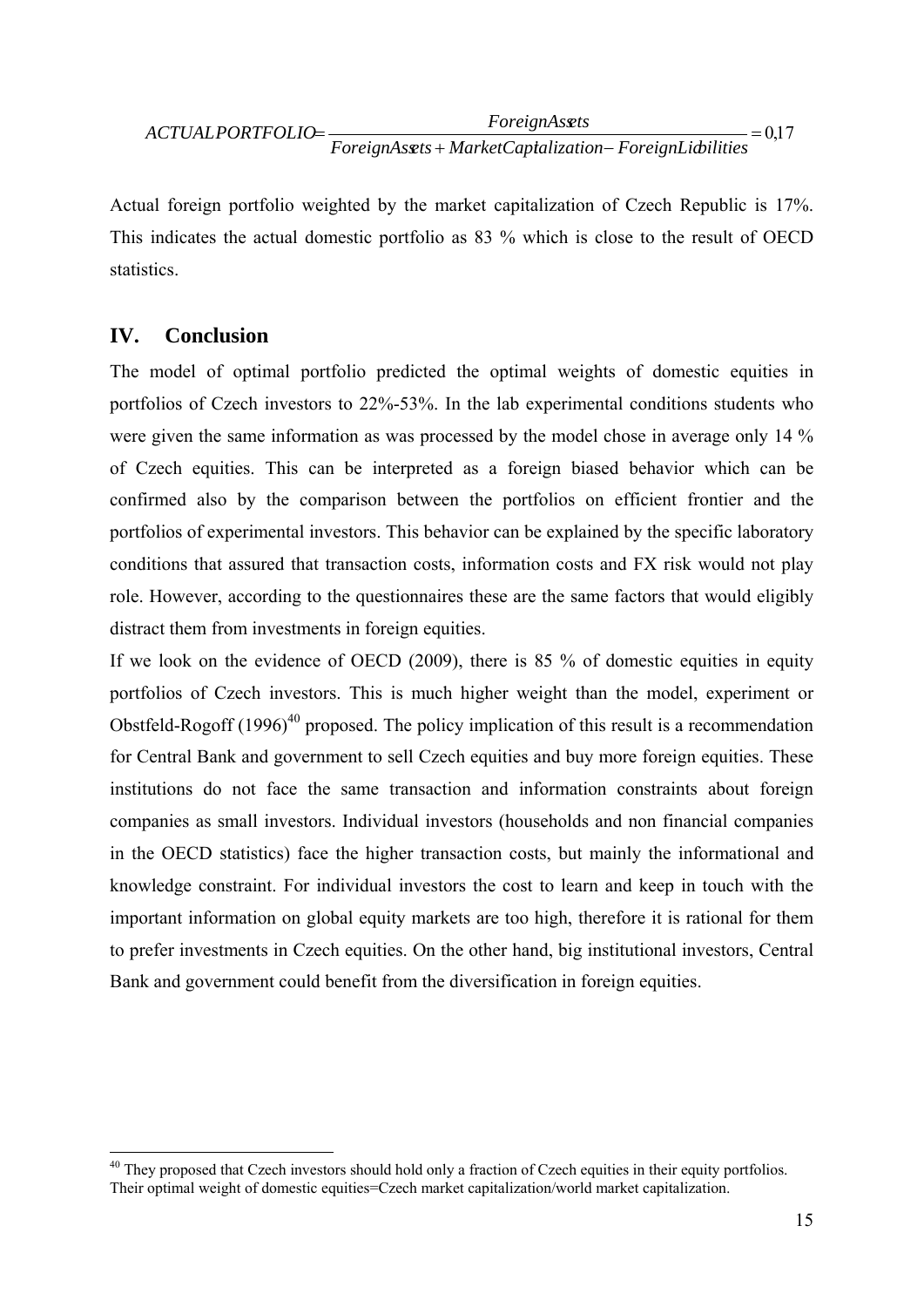## **List of abbreviations and symbols:**

| BZ         | Brazil Bovespa stock index        |
|------------|-----------------------------------|
| <b>CH</b>  | Swiss SMI stock index             |
| <b>CZ</b>  | Czech PX stock index              |
| <b>CZK</b> | Czech crown                       |
| <b>GE</b>  | German DAX stock index            |
| <b>HK</b>  | Hang Seng stock index (Hong Kong) |
| HU         | BUX stock index (Hungary)         |
| IN         | Bombay Sensex stock index (India) |
| <b>IS</b>  | TA 100 stock index (Israel)       |
| JA         | Nikkei 225 stock index (Japan)    |
| <b>RS</b>  | Russian RTS stock index in \$     |
| UK         | FTSE 100 stock index              |
| US         | Standard and Poor's 500           |

|           | Average returns of stock indices                    |
|-----------|-----------------------------------------------------|
| $\omega$  | Portfolio weights                                   |
| Ω         | Variance-covariance matrix                          |
| $\lambda$ | Coefficient of risk aversion (Markowitz)            |
| $\alpha$  | Coefficient of absolute risk aversion (Exponential) |
|           | Coefficient of relative risk aversion (CRRA)        |
| $W_{i}$   | Investor's wealth at time t                         |
|           | Utility function of investors                       |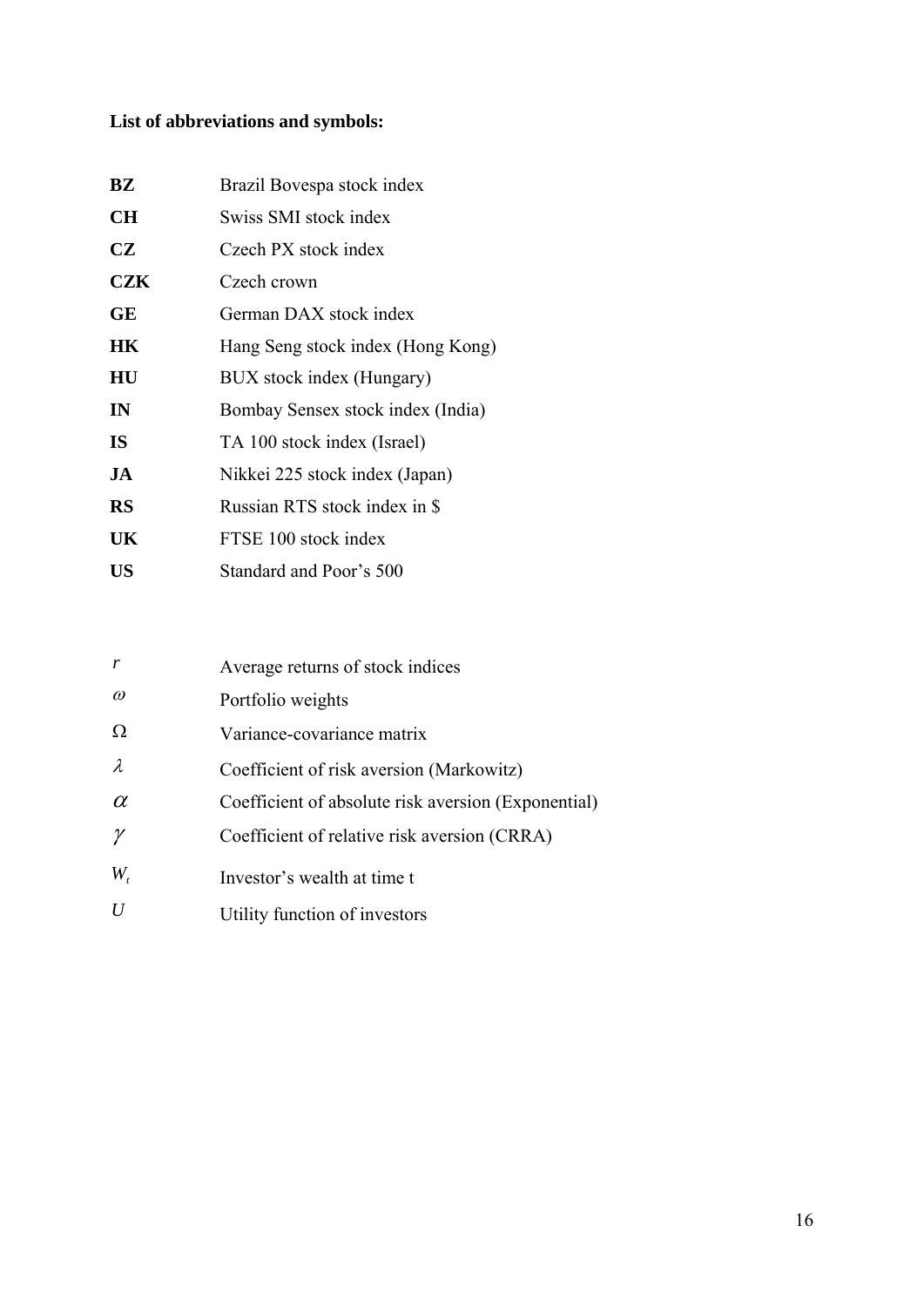#### **References:**

- **Adler, M. and B. Dumas**, 1983, International Portfolio Choice and Corporation Finance: A Synthesis, The Journal of Finance, Vol. 38, No. 3 (Jun., 1983), pp. 925- 984
- **Baele, L., Pungulescu, C. and J. T. Horst,** 2007, Model Uncertainty, Financial Market Integration and the Home Bias Puzzle, Journal of International Money and Finance, Vol. 26, No. 4
- **Barberis**, **N. and Thaler, R**., 2002, A Survey of Behavioral Finance, Working Paper, University of Chicago
- **Barker D. and T. Loughran,** 2007**,** The Geography of S&P 500 Stock Returns, The Journal of Behavioral Finance, Vol. 8, No. 4, 177–190
- **Bliss, R., R. and N. Panigirtzoglou**, 2004, Option-Implied Risk Aversion Estimates, Journal of Finance, Volume 59, No. 1, February 2004
- **Camerer, C., F., 1987**, Do Biases in Probability Judgement Matter in Markets? Experimental Evidence, The American Economic Review, Vol. 77, No. 5
- **Coval, J. D. and T. J. Moskowitz**, 1999 , Home Bias at Home: Local Equity Preference in Domestic Portfolios, Journal of Finance, Volume 54, Issue 6
- **Cooper, I. and E. Kaplanis,** 1994, Home Bias in Equity Portfolio, Inflation Hedging and International Capital Market Equilibrium, The Review of Financial Studies, Volume 7 Number 1
- **Davis, D., D. and Ch. A. Holt,** 1993, Experimental Economics, Princeton University Press
- **Fellner, G. and B. Maciejovsky**, 2003,The Equity Home Bias: Contrasting an Institutional and Behavioral Explanation, Max Planck Institute for Research into Economic Systems, Papers on Strategic Interaction No. 3-2003
- **Fisher, J. et al**., 2009, Statistical Yearbook of the Czech Republic, Scientia
- **Friend, I. and M. E. Blume**, 1975, The demand for risky assets, American Economic Review, 65, 900 - 922,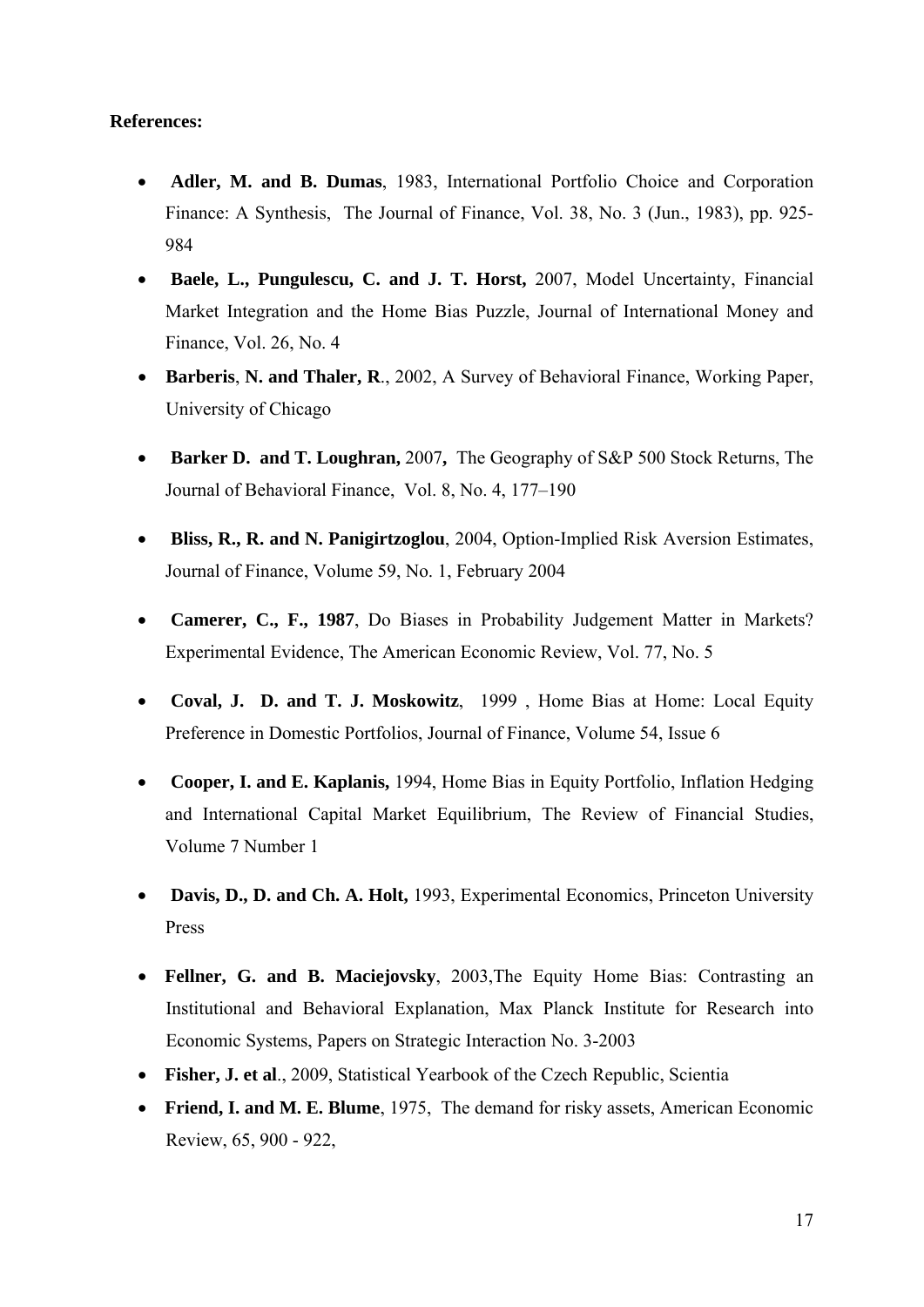- **French, K. and J. Poterba,** 1991, Investor Diversification and International Equity Markets, American Economic Review, 81.2, 222-226
- **Chong, E., K., P. and S. H. Zak**, 2001, An Introduction to Optimization, Wiley-Interscience Series in Discrete Mathematics and Optimization, Second Edition
- **Kahneman, D. and A. Tversky,** 1979, Prospect Theory: An Analysis of Decision under Risk, Econometrica, 47, p. 263-291
- **Kang, J. , K. and R.. M. Stulz,** 1997, Why There is a Home Bias? An Analysis of Foreign Portfolio Equity Ownership in Japan, Journal of Financial Economics 46 (1997) 3-28
- **Levy, H., and M. Sarnat**, 1970, International Diversification of Investment Portfolios, American Economic Review 60, p. 668-675
- **Lewis, K. K**., 1994, Puzzles in International Financial Markets, National Bureau of Economic Research, Working paper No. 4951
- **Lewis, K. K**., 1999, Trying to Explain Home Bias in Equities and Consumption, Journal of Economic Literature, 37, 571-608
- **Lintner, J.,** 1965, The Valuation of Risky Assets and the Selection of Risky Investment in Stock Portfolio and Capital Budgets, Review of Economics and Statistics, vol. 47, pp. 103–124.
- **Magi, A.**, 2007, Portfolio Choice, Behavioral Preferences and Equity Home Bias, University of Bologna, Department of Statistical Sciences, November 2007
- **Markowitz, H. M.,** 1952, Portfolio Selection, The Journal of Finance 7, 77-91
- **Matsen, E.**, 2002, On Asymmetric Information across Countries and the Home-Bias Puzzle, Norwegian University of Science and Technology, Department of Economics Working Papers No. 2/2002
- **OECD,** 2009, National Accounts of OECD Countries, Volume IIIb, Financial Balance Sheet Stocks 1997-2008
- **Obstfeld, M. and K. Rogoff,** 1996, Foundation of International Macroeconomics, Cambridge, MA: MIT Press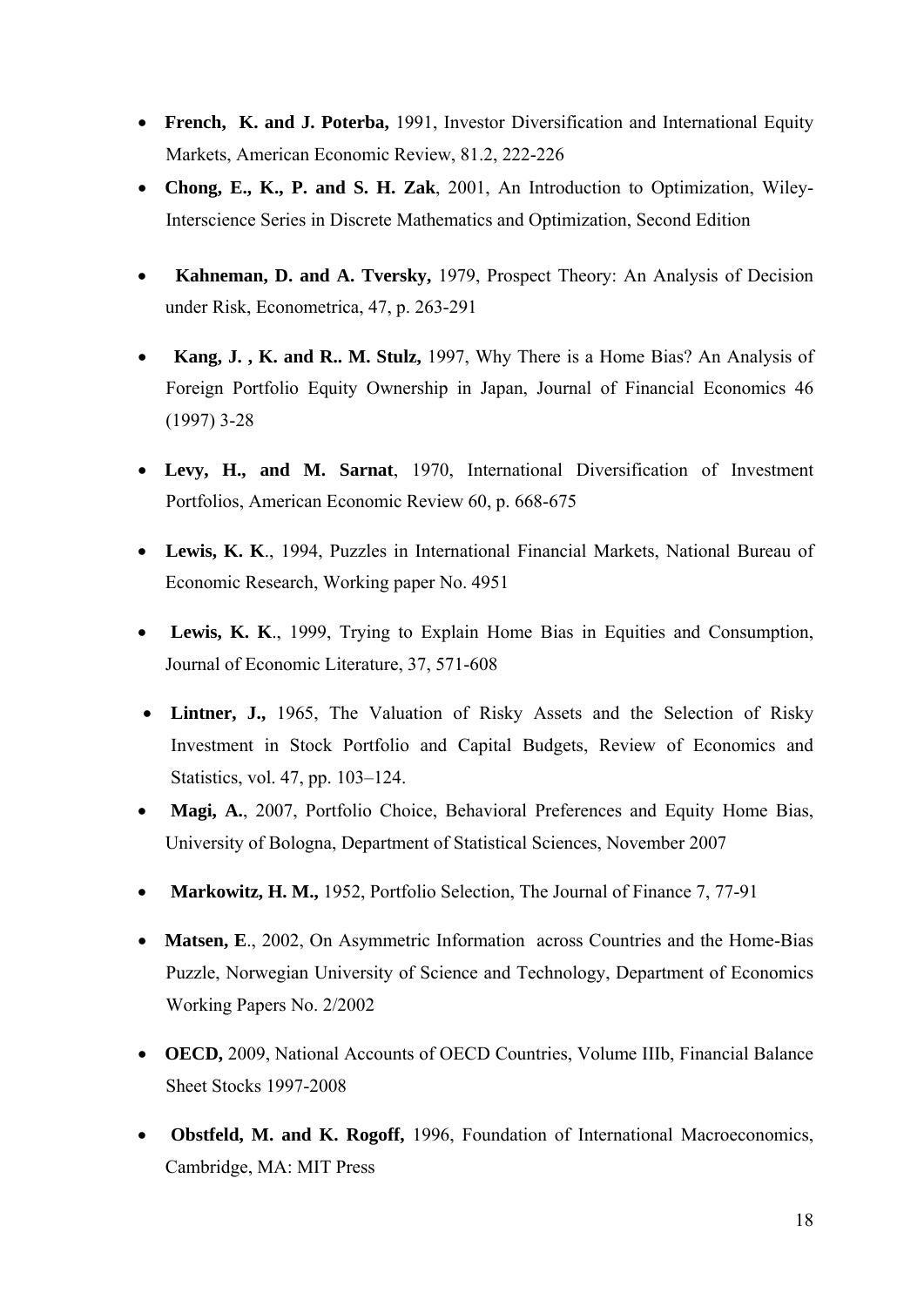- **Oehler,A., Rummer, M. and S. Wendt**, 2008, Portfolio Selection of German Investors: On the Causes of Home-biased Investment Decisions *,* The Journal of Behavioral Finance 9: 149–162, 2008
- **Sharpe, W.,** 1964, Capital Asset Prices: A Theory of Market Equilibrium under the Condition of Risk, Journal of Finance, vol. 19, pp. 425–442.
- **Sheskin, D., J.,** 2004, Handbook of Parametric and Nonparametric Statistical Procedures, CRC Press, Third edition
- **Smith, V., L., Suchanek, G., L. and A. W. Williams**, 1988, Bubbles, Crashes, and Endogenous Expectations in Experimental Spot Asset Markets, Econometrica, Vol. 56, No. 5, p. 1119-1151
- **Sorensen, B., E., Wu, Y., T., Yosha, O. and Y.Zhu,** 2007**,** Home Bias and International Risk Sharing: Twin Puzzles Separated at Birth, Journal of Money and Finance, Volume 26., Issue 4
- **Tesar, L. L. and I. M. Werner**, 1995, Home Bias and High Turnover, Journal of International Money and Finance 1995, Volume 14, Number 4, Working Paper No. 550
- **Warnock, F. E.,** 2002, Home Bias and High Turnover Reconsidered Journal of International Money and Finance Volume 21, Issue 6, December 2001 , Pages 795- 805
- **Zalewska, A.**, 2005, Home Bias and Stock Market Development. The Polish Experience, The Centre for Market and Public Organization, Working paper No. 05/136

## **Internet sources:**

- BCPP www.bcpp.cz
- PSE : www.pse.cz
- World Bank: www.worldbank.org
- RTS www.rts.ru/en/index/stat/monthlyhistory.html?code=RTSI
- Yahoo finance finance.yahoo.com
- BSE http://www.bse.hu/topmenu/trading\_data/stat\_hist\_download